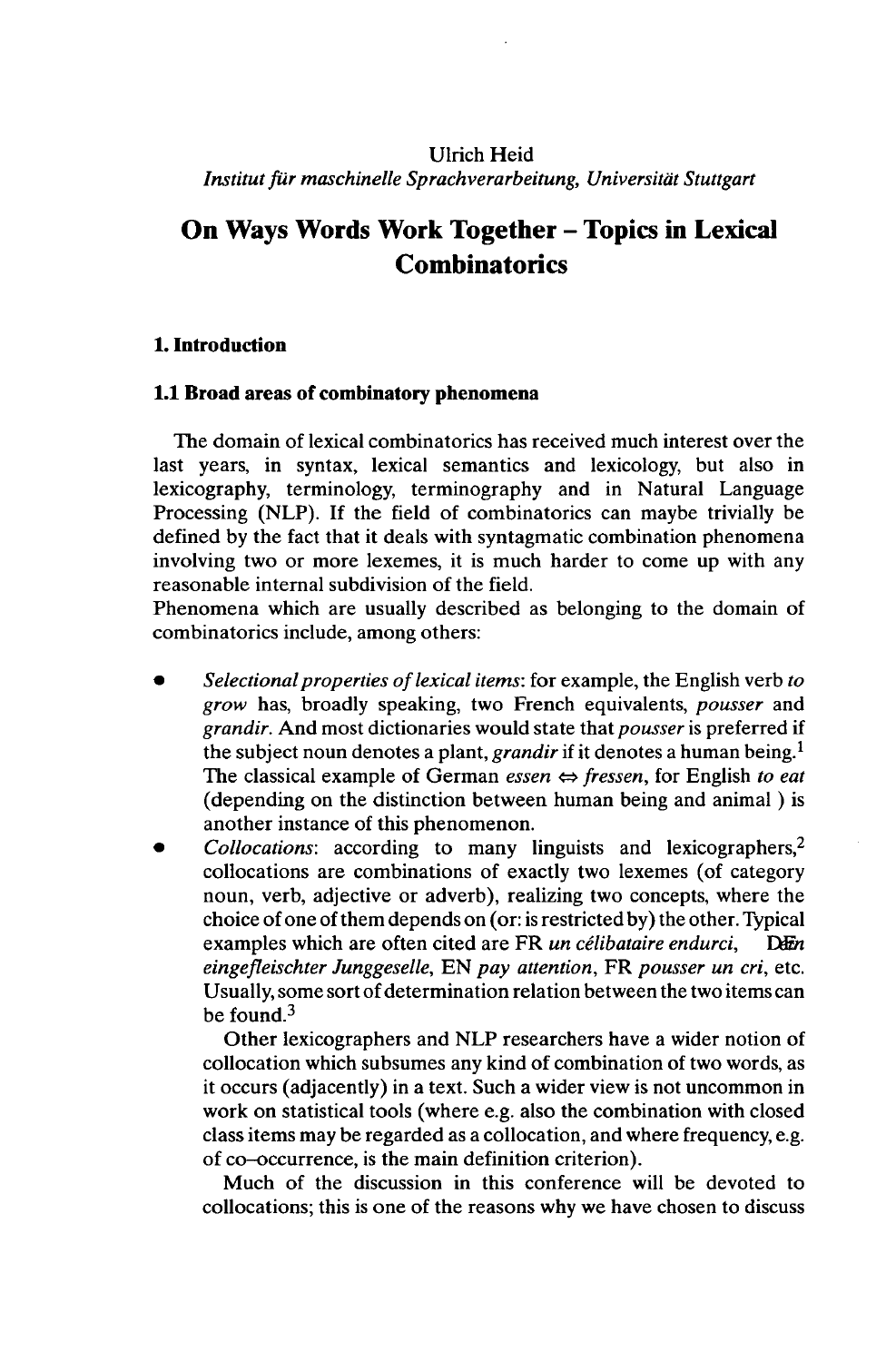collocations in some more detail, in this paper, taking them as a paradigmatic example of some of the research topics in the linguistic and lexicographic description of combinatory phenomena.

*Idioms*: the common view on idioms is that they are multiword expressions (more than two items) which have an "en bloc-meaning" opaque with respect to the usual meaning of the words making up the combination. In examples like DE *das Kind mit dem Bade ausschütten,* we do not say anything about a child or a bath, somebody who FR *a(voir) une araignée au plafond* may also have other trouble than just with a spider.

As soon as we look at data from text corpora, cases come up where it is not easy to determine clearly whether to treat a given item as idiomatic or as collocational: DE *eine Frage stellen* is usually classified and described as a collocation (a support verb construction almost synonymous with DE *fragen),* whereas DE *in Frage stellen* is less clear: should it be treated as an idiom roughly equivalent to DE *anzweifeln* or as a collocation?

#### **1.2 Structure of this paper**

The purpose of this paper is to give an overview of some research topics in the field of lexical combinatorics. This includes a presentation of the main approaches, methods and strands of research, as of open issues and lines to be followed, in paricular those discussed at the Euralex-94 conference. Such an overview is bound to be partial, in both senses of the word: it is impossible to select all (and only the) relevant topics, and the selection is of course biased towards the preferences of the author.

Nevertheless, selecting collocations as a prototypical phenomenon seems to make sense from a more general point of view as well: collocational phenomena are central to lexicographers, corpus linguists and terminologists; evidence: the sheer number of papers on this topic submitted to the Euralex-94 conference. Moreover, the description and lexicographic modeling and representation of collocations is not at all an easy task: a few properties of collocations are well-known and easily reproducible, but others are controversial or not easy to consistently verify on data.

The problems which need to be addressed and which will be to some extent discussed in this paper fall into the following areas:

- defining the notion of collocation, delimiting it with respect to other combinatory phenomena and identifying criteria allowing to operationalize to some extent the definitions;
- describing syntactic, semantic and pragmatic properties of collocations and other combinatory phenomena, both within descriptive linguistic and lexicographic work (the latter including in addition to linguistic description also issues of the presentation of the descriptive results);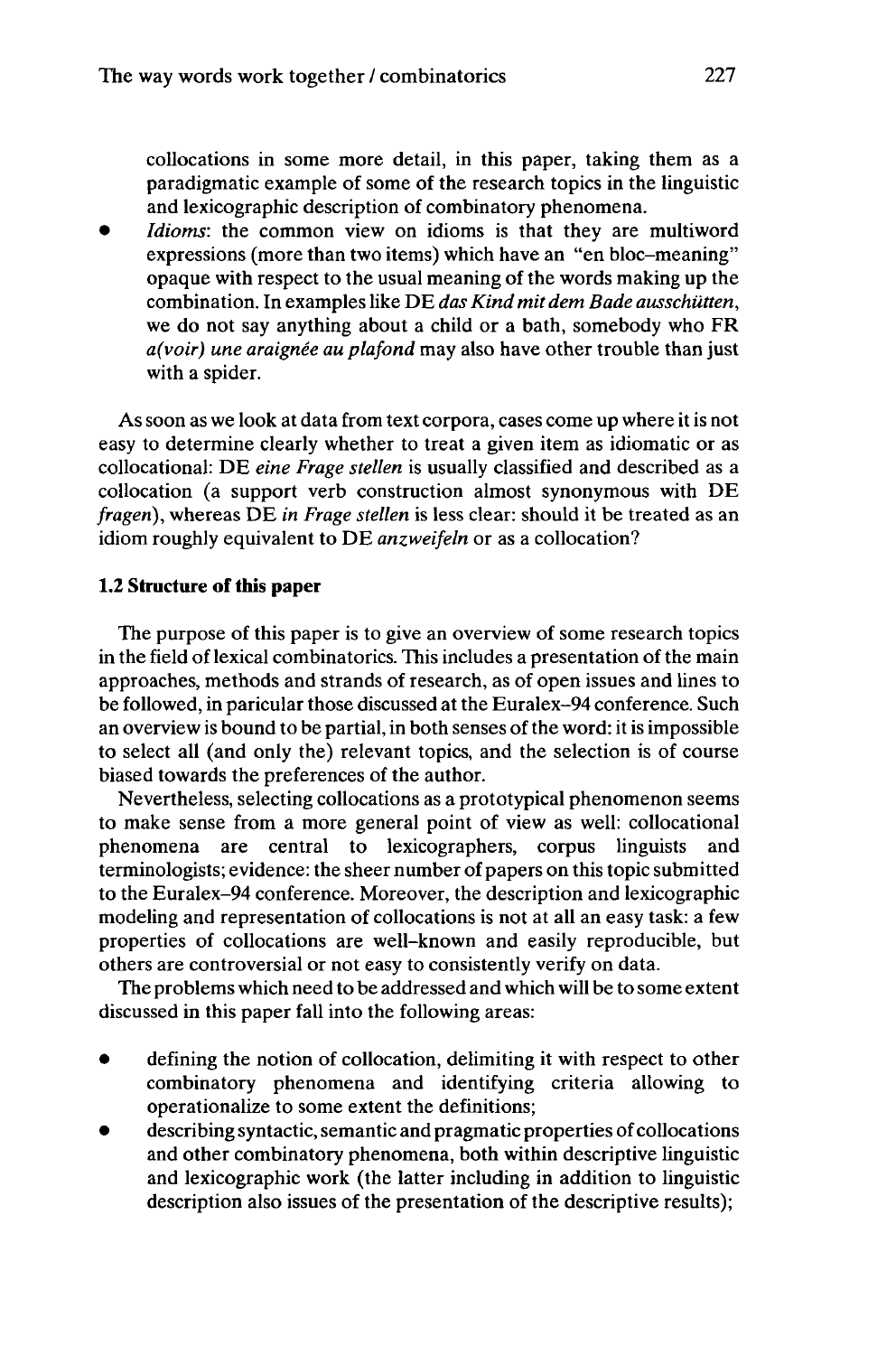- getting, by means of computational tools for lexical acquisition, material potentially relevant for collocational description: techniques, methods and tools for extracting collocation candidates from texts;
- representing and using collocational information, for example in translation, both human and computer-aided or automatic.

These topics span a range of activities of (computational) linguists and (computational) lexicographers and terminologists: definition, description and lexicographic presentation of collocations, as well as their (semi-)automatic acquisition and use in human and computational applications of lexical knowledge sources.

We have chosen to comment on these topics in the following order:

- Definitional and descriptive problems, as treated in linguistic work on lexical combinatorics will be discussed, along with syntactic, semantic and pragmatic properties of collocations, in Section 2. This allows us to better capture the phenomenon we deal with, from different points of views.
- On this basis, we will deal with the lexicographic and terminographic treatment of collocations, including aspects of the presentation of descriptive results in dictionaries, in Section 3.
- The acquisition of collocationally relevant information from textual corpora, as well as the use of collocation knowledge in translation dictionaries will be the topic of Section 4.

We will illustrate some of the statements made in this paper with examples from dictionaries. The aim of this paper is not to support one given approach or to argue for a given method or tool for the acquisition or description of collocations: the examples have been chosen for their illustrative character, and an attempt has been made to cover several approaches.

# **2. Properties of combinatory phenomena -the case of collocations**

# **2.1 Data and a first interpretation**

The intuition about collocations is that they are combinations of two lexemes, not necessarily textually adjacent ones. To these two lexemes correspond two concepts. In certain collocations, we can find a regular semantic interrelationship between the two components which is close to a determination relation (collocations are "polar" in Hausmann's terms).

An essential property of collocations seems to be their perception by native speakers of a language as frequent, recurrent, conventionalized building blocks of the lexicon: "déjà-vu", as Hausmann says. The combination of exactly the two items appearing in the collocation is lexically determined; it is often not predictable; but native speakers are quite good at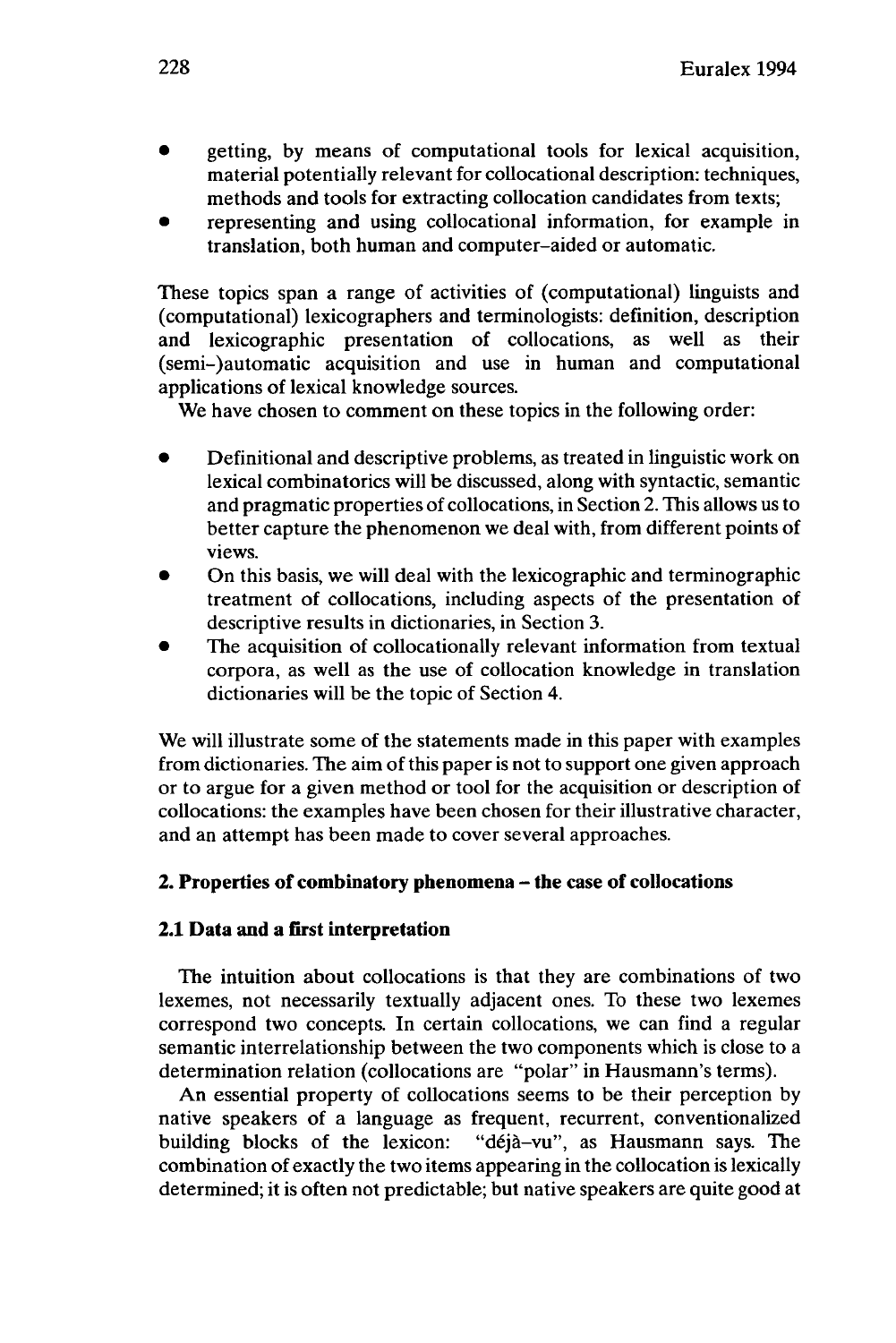identifying non-collocational combinations in other people's texts, and they feel that non-collocational texts are not fluent, not elegant or just not the "usual way" how one would express a given idea.

Collocations occur in both general language and sublanguage. The table in Figure <sup>1</sup> contains a few examples from English, French and German. The sublanguage examples may be felt to be different in nature from those given for general language: we will come back to this later (see Section 2.3.3).

| language | general language                                                                        | sublanguage                                                                             |
|----------|-----------------------------------------------------------------------------------------|-----------------------------------------------------------------------------------------|
| English  | pay attention,<br>want sth. badly<br>merited praise<br>closely related                  | stop the conveyor<br>overlaying rock<br>expensive in labour                             |
| French   | opérer un choix<br>une déception amère<br>éperdument amoureux                           | créer un fichier<br>élution greduée<br>ressources renouvelables                         |
| German   | eine Vereinbarung treffen<br>starker Raucher<br>tief beeindruckt<br>(jmdn) hart treffen | eine Forderung abtreten<br>Abwasser einleiten<br>anstehende Kohle<br>Dateien abgleichen |

Figure 1. A few examples of general and sublanguage collocations

A number of criteria have been discussed in the literature to distinguish collocationsfrom free combinations on the one hand and from idioms on the other, or, rather, to arrange examples of certain types somewhere on the scale between these two extremes. These criteria involve the syntactic, semantic and pragmatic description of lexemes.

# **2.2 Syntactic properties**

# **2.2.1 Combinatory phenomena vs. phrase structure**

Most combinatory phenomena follow the rules of syntax; no particular syntactic rules are necessary to describe combinatory phenomena. But not all of them make up constituents.

*Selectional phenomena* can be observed both within constituents and within the sentence: the examples given above ( "grow", "eat") concern the interaction between a subject noun phrase and the main verbal predicate of the sentence. Similarly, we observe selection phenomena between verbs and their subcategorized complements, e.g. objects, prepositional objects, etc., but also with adjuncts, or within other constituents than VPs, for example in adjective phrases (noun + attributive adjective).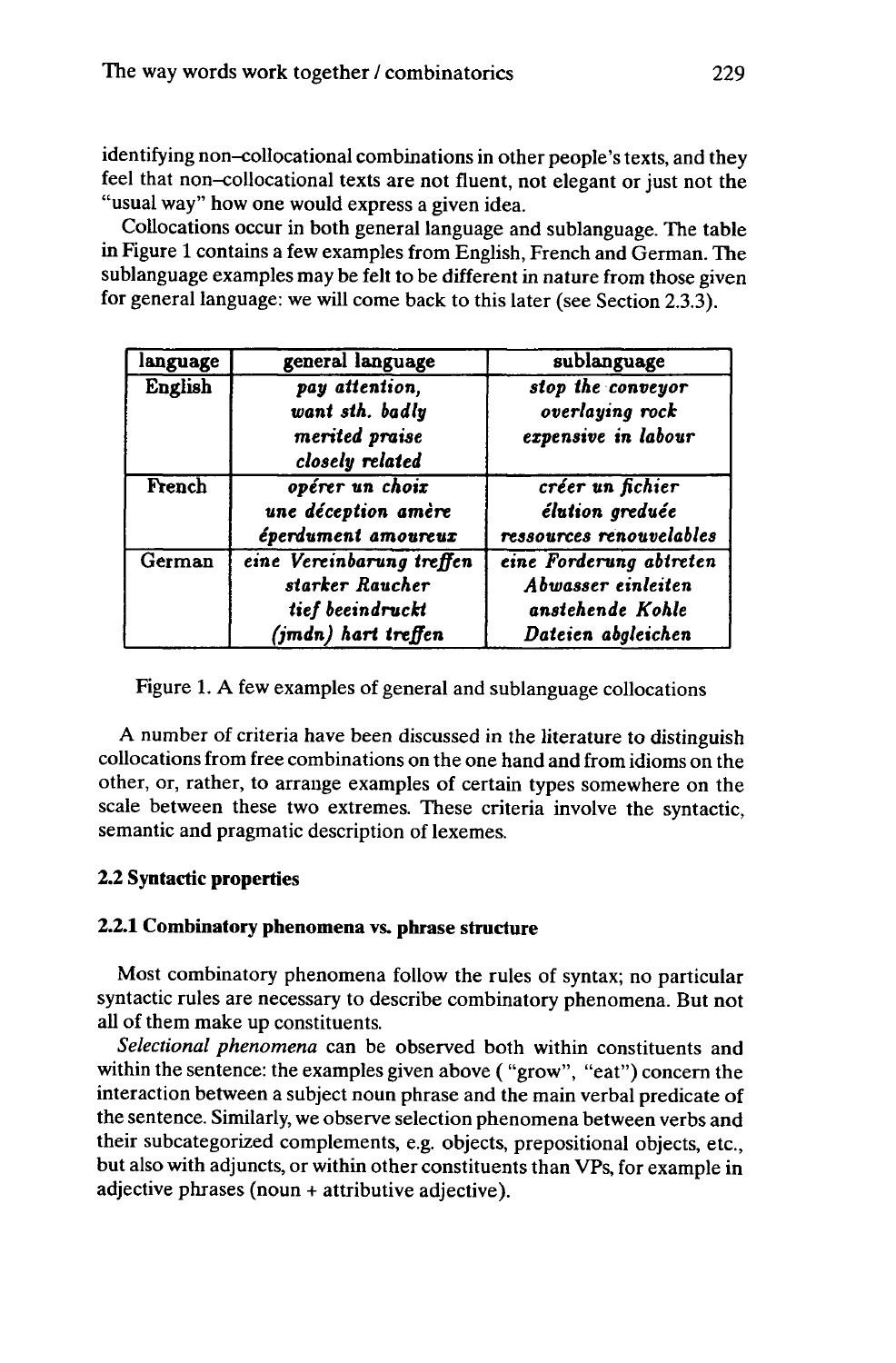*Collocations* can be classified, at least for languages like English, the Germanic, Romance and Slavic languages, according to the category of their elements, into noun-verb, noun-adjective, noun-noun collocations, as well as verb-adverb and adjective-adverb. Noun-verb collocations can be further subclassified according to the grammatical function of the noun phrase contributing the noun part of the collocation: subject-verb-, verb-complement-, verb-adjunct-collocations.<sup>4</sup> Following Hausmann (1979), Hausmann (1985) and Hausmann (1989), we have classified a few examples in the illustration in Figure 2.

| $noun + adjective$<br>$\text{noun} + \text{verb} (\text{Subi})$<br>$noun + verb (Obj)$<br>$VERB + adverb$<br>$ADJ + adverb$<br>$VERB + adverb$<br>$NOUN + noun$ | confirmed bachelor<br>his anger falls<br>to withdraw money<br>it is raining heavily<br>seriously injured<br>to fail miserably<br>a gust of anger | eingefleischter Junggeselle<br>Zorn verraucht<br>Geld abheben<br>es regnet in Strömen<br>schwer verletzt<br>kläglich versagen<br>Wutanfall | célibataire endurci<br>la colère s'apaise<br>retirer de l'argent<br>il pleut à verse<br>grièvement blessé<br>une bouffée de colère |
|-----------------------------------------------------------------------------------------------------------------------------------------------------------------|--------------------------------------------------------------------------------------------------------------------------------------------------|--------------------------------------------------------------------------------------------------------------------------------------------|------------------------------------------------------------------------------------------------------------------------------------|
|                                                                                                                                                                 |                                                                                                                                                  |                                                                                                                                            |                                                                                                                                    |

Figure 2. Types of collocations in terms of the category of their components, following Hausmann (1989)

This notion of collocation does not assume that all collocations make up phrases: n+adj-collocations may do so, if the adjective is used attributively, as in EN *heavy rain,* EN *unquenchable thirst,* DE *starker Raucher,* FR *regrets amers,* FR *remords tardifs,* etc. However, we still want to consider the combination of EN *unquenchable* and *thirst* as collocational, when the adjective is used predicatively *(His thirst...was...unquenchable.).* This implies, among others, that computational tools which would just look for combinations of adjacent lexemes,<sup>5</sup> would not retrieve all combinations which fall under the syntactic definition given above.

The noun which participates in an n+v collocation can also be located in an *adjunct* (cf. DE *es regnet in Strömen,* etc.); such cases are difficult to treat in a strictly valency-based model or in a formal account which makes use of subcategorization information only. To our knowledge, not much work has so far been done on "(lexically) typical adjuncts".

As observed, combinatory phenomena are often orthogonal with phrase structural or valency-based grammatical rules (in the widest sense). This property is problematic for example for lexical choice in natural language generation; in early approaches, the order in which lexemes were selected in a sentence to be generated, was determined by relationships between syntactic heads and modifiers, or nodes of a valency representation and their dependents (rule: "lexical heads first"). This works out for verb-adverb- or adjective-adverb-collocations and for some noun-adjective-collocations as well, but not for noun-verb-collocations (e.g. in the verb-object case: the object noun must be determined first, only then a collocationally adequate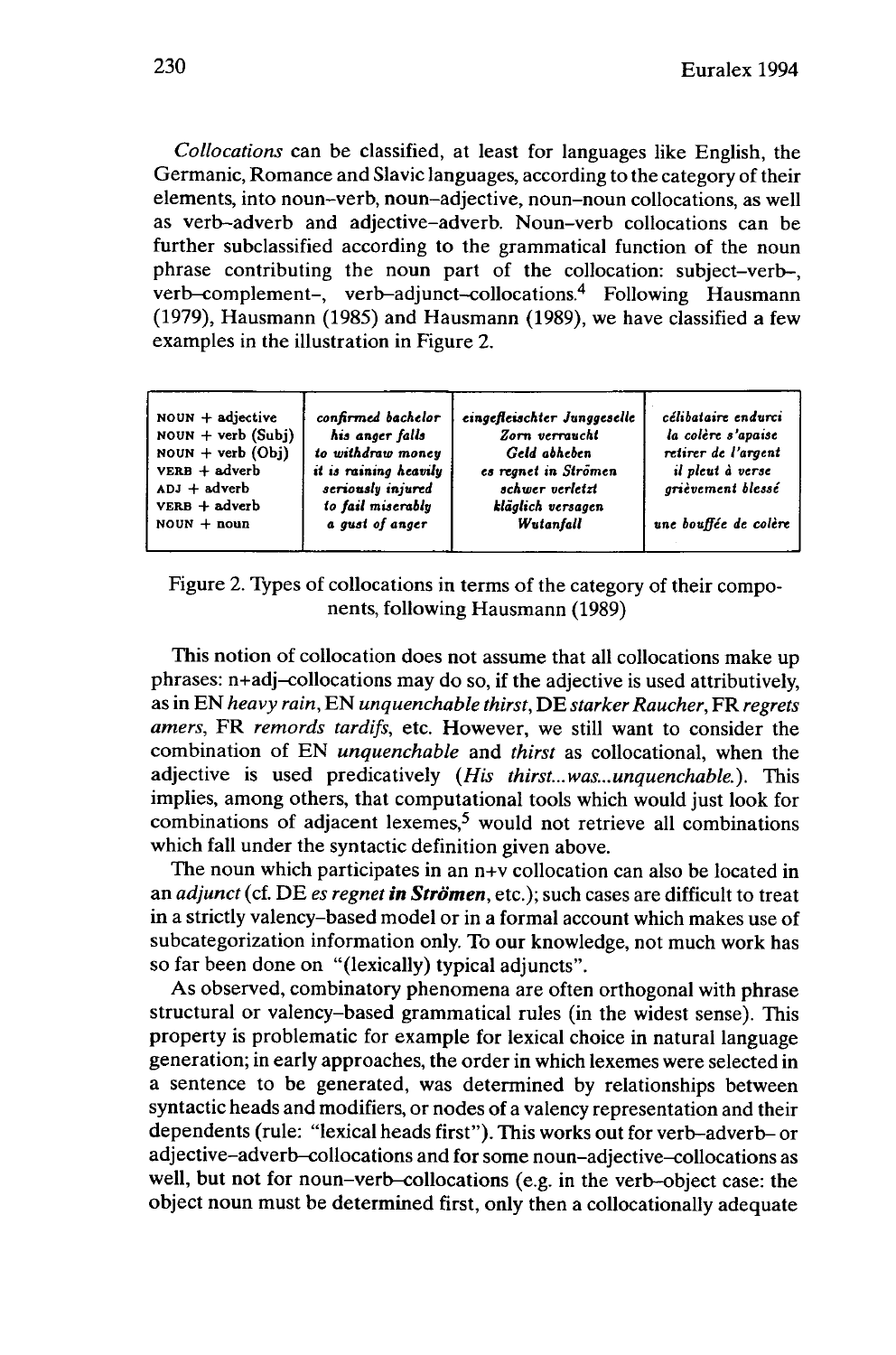verb can be selected). Researchers in natural language generation were first to discuss problems of collocation: some of the work on lexical choice is aimed at bringing collocational and syntactic constraints together and controlling their interaction in an adequate way (cf. e.g. Nirenburg et al. 1988, etc.).

An additional problem of the interaction between syntactic and collocational description is the recursive nature of collocational properties: the components of a collocation can again be collocational themselves: next to the German collocation *Gültigkeit haben* (n+v), we have *allgemeine Gültigkeit haben,* with *allgemeine Gültigkeit,* a collocation (n+a), as a component. These cases have sometimes been analyzed as different from collocations, but there is no reason for such treatment. However, a formal account, e.g. for machine translation, would have to be able to account for such cases.

# **2.2.2 Problems of the syntactic description of collocations - the case of support verb constructions**

Syntacticians have observed some irregularities in the syntactic behaviour of collocations, in particular of support verb constructions ( "Funktionsverbgefiige", "constructions à verbe support"): examples are FR *avoir peur, avoirfaim, prendre un bain, poser une question, opérer un choix,* EN *be in a habit, take a bath, pay attention, deliver a speech,* DE*Angst haben, ein Bad nehmen, eine Frage stellen, zur Anwendung kommen.*

Many of the syntactic operations possible with verb phrases are not or only in part possible with support verb constructions; such operations (often used as tests) include passivization, pronominalization, the possibility of taking the nominal part up with an anaphoric pronoun, the possibility of modifying the noun (e.g. with adjectives, genitives, relative clauses, etc.), the choice between different kinds of determiners, etc.

The most "frozen" (or as Cruse (1986:41) says, "bound") collocations are close to typical examples of idioms, insofar as no modifications are possible. Other support verb constructions participate in some, but not all of the processes mentioned above: DE *eine Frage stellen* can be modified or pronominalized, whereas DE *zur Ausführung gelangen* does not allow pronominalization or modification: *Hans hat eine kluge Frage gestellt, Josef hat sie beantwortet; \*das Programm gelangt zu einer vollständigen Ausführung; das Programm gelangt zur Ausführung: \*sie muß korrekt sein.*

Apparently, pronominalization or pronominal anaphoric reference and the possibility of modification of the predicative noun are somehow related. Similar data to those for German have been observed for Danish (cf. e.g. Dyhr 1980), Dutch (cf. Hinderdael 1980) and French (cf. Gross 1986, Gross/Vives 1986). In many articles about support verb constructions, just some such facts are described ( "anecdotically"), and we are still not aware of a more comprehensive treatment or a formal account. It seems that the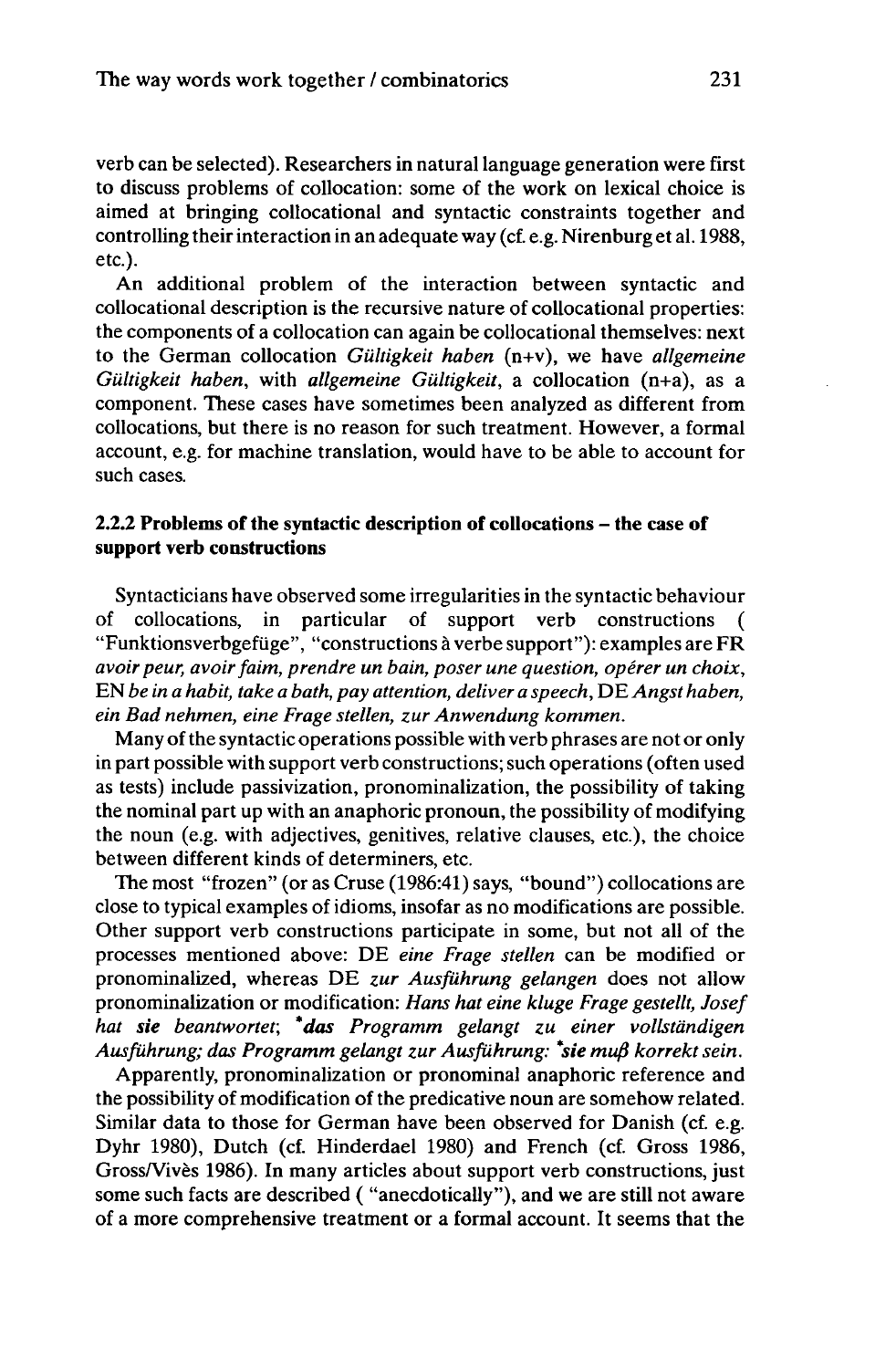two types of "lexicalized" and "non-lexicalized" support verb constructions observed by Helbig (1984) roughly correspond to cases where the predicative noun is still available as a referent ( "non-lexicalized" case) as opposed to referentially "blocked" cases ( "lexicalized"): ongoing work by Kuhn (1994) shows that the test used to distinguish these two types are all based on referential (un-)availability.

Similarly, the syntactic (e.g. valency) behaviour of lexical combinations (including both collocations and idioms) has not been described in very much detail so far in dictionaries. We only know of projects for foreign language learners' idiom dictionaries which aim at coming up with a detailed syntactic description.

Noun compounding is often not looked at from the point of view of lexical combinatorics; but a collocational view is most relevant, e.g. for contrastive work on Romance vs. Germanic languages. Mel'chuk's examples of expressions for groups of animals *(ENflock ofseagulls, pack ofdogs, school offish,* cf. Fontenelle (1994b) for more examples), but also technical terms like those described and analyzed by Seelbach (1994) (IT *acque di rifiuto -* DE *Abwässer,* IT *stazione di depurazione* - DE *Kläranlage* IT *perdita di sostanze liquide* - DE *Flüssigkeitsverlust)* are cases in point. Knowledge about collocationally adequate combinations of nouns in compounds or noun phrases is most important for translation. Soler/Marti (1994) discuss this problem in detail, giving examples from Spanish-English translation.

## **2.3 Semantic properties**

#### **2.3.1 Combinatory phenomena and compositionality**

Syntactic properties do not seem to have much discriminatory power, as far as collocations and idioms, their borderline and the borderline with "normal constructions" are concerned. For tests and criteria of classification, we thus have to rely on (lexical) semantics.

A few general, broad distinctions seem to be commonly accepted: the meaning of idioms is not derivable from the meaning of the lexemes, word forms which make up the idiom: idioms are non-compositional. On the other hand, what has been called "free combination" by Hausmann and others, i.e. the "normal case", is fully compositional: the meaning of EN *to buy a book* is derivable by the usual processes from the meanings of EN *buy* and EN *book.* Collocations are an intermediate case between the two: the meaning of EN *buy somebody's argument*is not fully compositionally derivable from the meanings of *argument* and *buy.* However, the meaning of *argument* is present in (and used in the meaning description of) *buy sb's argument,* it is only *buy* which does not have, in this collocation, the meaning it has in *buy a book.* This partial compositionality of collocations has led Hausmann to describe collocations as "polar" combinations, consisting *of abase* (the item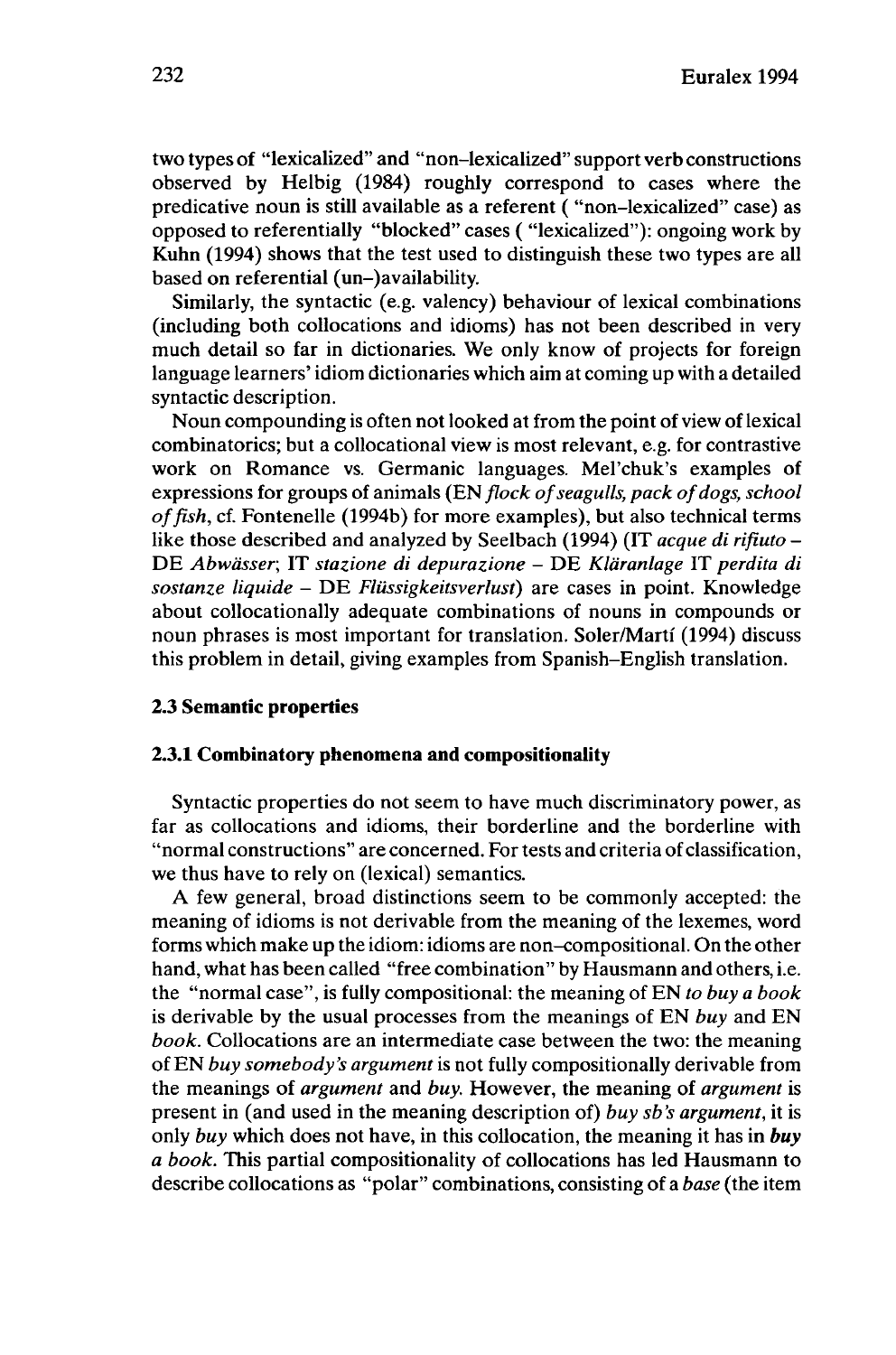which has its full lexical meaning, in our example above: *argument)* and a *collocate<sup>6</sup>* (with modified or "reduced" meaning: *buy).*

Mel'chuk, in a talk about collocations at the 1990 conference of Euralex, $<sup>7</sup>$ </sup> has most clearly summarized the differences in compositionality between free, collocational and idiomatic combinations, and we schematize these in Figure 3, following Mel'chuk's presentation.



Figure 3. Types of lexical combinations in terms of compositionality (following Mel'chuk)

When constructing semantic representations, we can apply the usual procedures for compositional cases to free combinations; we can assign a single semantic representation to an idiom as a whole. Dobrovol'skij 's examples DE *den Kopf hängen lassen* or *etw. in die Wege leiten* could be described as denoting "resignation" or "startup of an activity" respectively, and we could, depending on the granularity of description we aim at, describe DE*jemand läßt den Kopfhängen* in a similar way as*jemand ist deprimiert* or *jemand ist resigniert,* or as well *jemand leitet etwas in die Wege* similarly to *jemand beginnt etwas, jemand leitet etwas ein.*

A more difficult problem is the following: collocations like DE *zur Anwendung gelangen* ( "to be applied") can, as it seems, be represented by the same device as the idioms above: at a certain level of specificity, we can consider such collocations as quasi-synonymous with verbs (DE *anwenden,*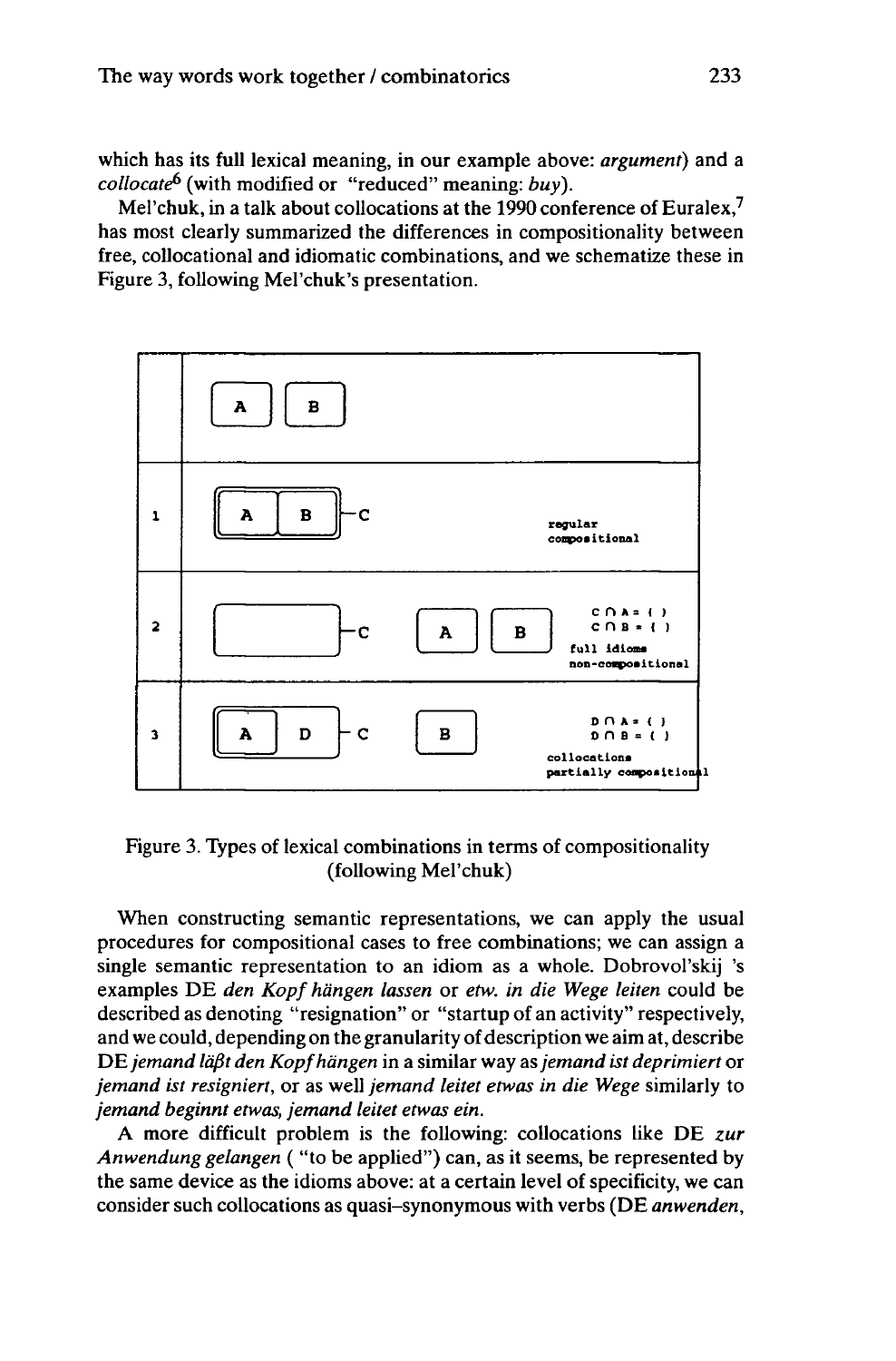in this case) and use the same representation for DE *angewendet werden* and *zur Anwendung gelangen,* only with an aspectual difference.

But what about the cases where the predicative noun is referentially available, as in the example discussed above, in Section 2.2.2: DE *Hans hat eine Frage gestellt. Max hat sie beantwortet.* In this case, we need a representation which would preserve an antecedent for the anaphoric pronoun. If the semantic representation is just the same as that of a two-place verbal predicate ( "ask": DE *fragen,* in the case of *eine Frage stellen),* no "hook" to serve as an antecedent for the anaphoric pronoun is available. The same way, no reasonable semantic representation of the modifier in DE *er hat eine kluge Frage gestellt* would be possible then. If we treat the "referentially available" cases separately, do we need different representations for DE *Verkauf* in *zum Verkauf stehen* (no referent) and *einen Verkauftätigen* (referent available)? This problem comes up when one tries to give a slightly more formal account of support verb constructions, e.g. in Head Driven Phrase Structure Grammar, HPSG (see e.g. work of Erbach/Krenn 1993), or in any other framework usable in NLP. It also comes up in translation: Thurmair (1990) discusses cases like the translation ofEN *to launch (a product)* by DE *(ein Produkt) aufden Markt bringen;* if we use a "compact" semantic representation for the collocation, i.e. one which would be similar or identical with that of the verb, we would be in trouble to translate back from DE *(ein Produkt) aufden überfüllten Markt bringen* into English. Other, more detailed semantic representations seem necessary. We have to ask ourselves, then, however, how far we should go in "decomposing" the meaning of collocations, derivatives and of "one-word lexemes".

# **2.3.2 Towards a semantic classification of collocations? Mel'chuk's lexical functions**

The Meaning  $\Leftrightarrow$  Text-Model (MTM), or: Meaning-Text Theory, developed by Igor A. Mel'chuk and his collaborators includes, among many other things, a semantic classification of lexical combination phenomena. The approach is much broader than just a description of the semantic classes into which collocations can be subdivided: it is a whole theory of language, conceived as a model of how meanings can be realized in language.

It is impossible to give a full and adequate characterization of MTM in the framework of the present article. It is sufficient, here, to recall a few of its most important aspects:

MTM equally supports analysis and generation of text, but its primary goal is an account of generation, i.e. the problem of how meanings get realized in texts (hence the name "Meaning  $\Leftrightarrow$  Text-Theory"). Consequently, the description of paraphrasing, of quasi-synonymy, of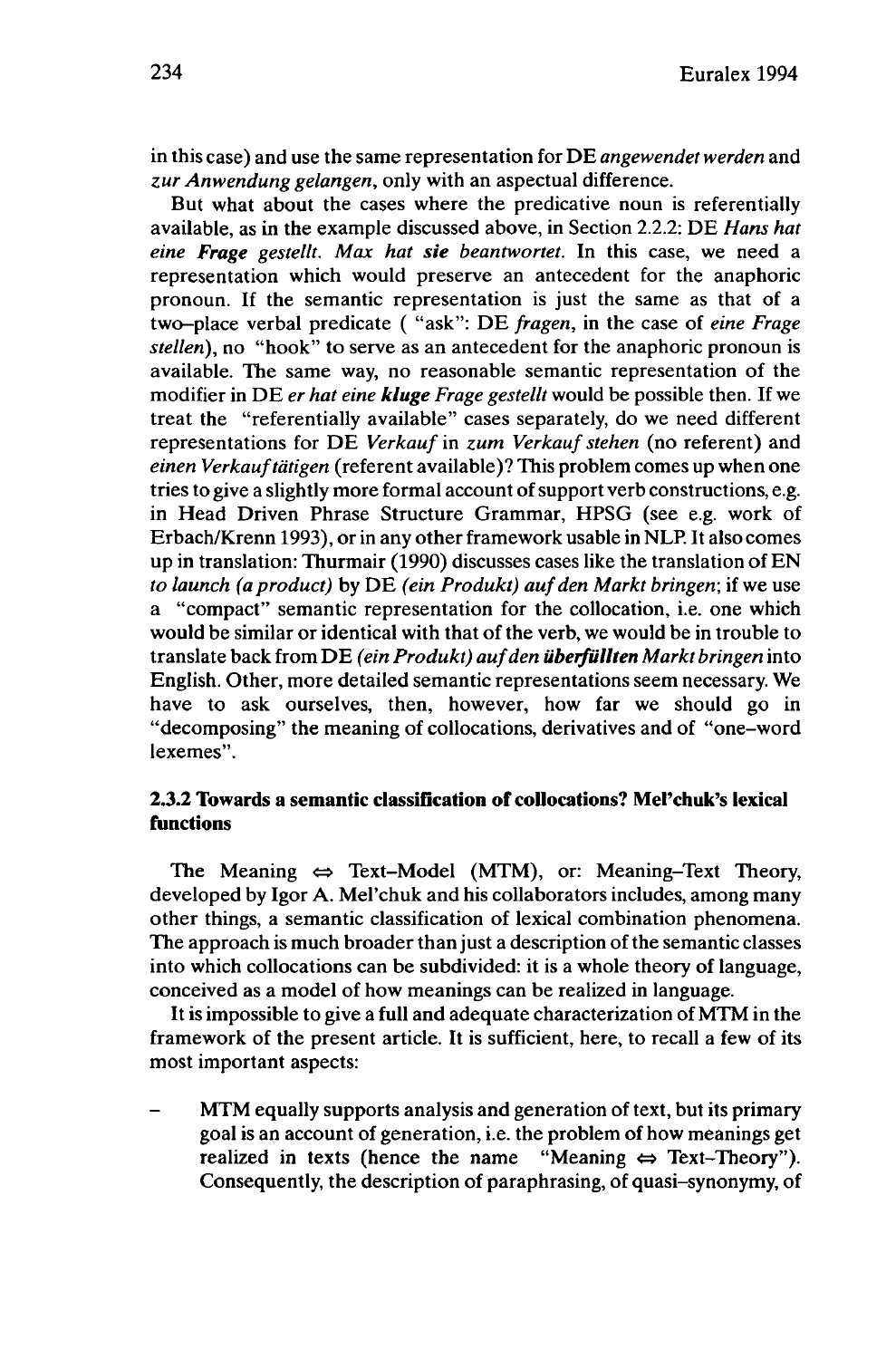the shading of meaning, depending on communicative and text-structural phenomena, etc. are important to MTM researchers;

- MTM is a modular and stratified approach. It distinguishes several strata, roughly corresponding to the traditional levels of description and representation (semantic, "deep" and surface syntactic, morphological and phonological);
- MTM syntax is dependency-based; descriptions of verbs in the dictionary include an inventory of the relevant actants and of their syntactic realization (e.g. as phrase structural constructs); this is a basis for the definition of a syntax-semantics interface, and it also allows to link the description of collocations to this interface.<sup>8</sup>

MTM describes collocations by means of "lexical functions". These can be seen as relations between one or more words or word combinations on the one hand and a partial semantic description on the other. The partial semantic description consists of a "keyword" and an abstract semantic operator applied to this keyword; the different kinds of operators are the different types of collocations.<sup>9</sup>

The number of lexical functions is limited to around 60; they can be combined (see e.g. Ramos/Tutin 1992, work by Mel'chuk, etc.). Out of these 60 lexical functions, about a dozen play an important role to describe collocations of indoeuropean languages.<sup>10</sup>

The table in Figure 4 contains a few examples of lexical functions, along with the name of the LFs and our very rough description of the "meaning" expressed by each of the operators.

| Weaning"              | lexical function  | examples (French, English)                      |
|-----------------------|-------------------|-------------------------------------------------|
| Intensifier           | <b>MAGN</b>       | bruit infernal, interdire absolument            |
| "Quantity selectors"  | <b>MULT</b>       | un essaim d'abeilles                            |
|                       | <b>SING</b>       | un grain de riz, a cake of soap                 |
| "Evaluator":          | <b>VER</b>        | sharp knife, merited praise                     |
| semantically (almost) | <b>EPIT</b>       | océan immense                                   |
| empty stylistic       | <b>GENER</b>      | un sentiment de joie                            |
| figures               | <b>FIGUR</b>      | un rideau de fumée                              |
| points in a process   | <b>GERM</b>       | seed of hope                                    |
|                       | <b>CULM</b>       | paroxysme de joie                               |
| semantically (almost) | OPER <sub>1</sub> | porter plainte, pousser un cri, mener une lutte |
| empty support verbs   | OPER <sub>2</sub> | sth. forms an offer, sth. constitutes an offer  |

#### Figure 4. Examples of lexical functions

The Meaning  $\Leftrightarrow$  Text-Model is not only a framework for the description and semantic classification of collocations: Mel'chuk and his collaborators have also worked out proposals for very detailed dictionaries, the *Explanatory and Combinatory Dictionaries* (ECD); these proposals<sup>11</sup> have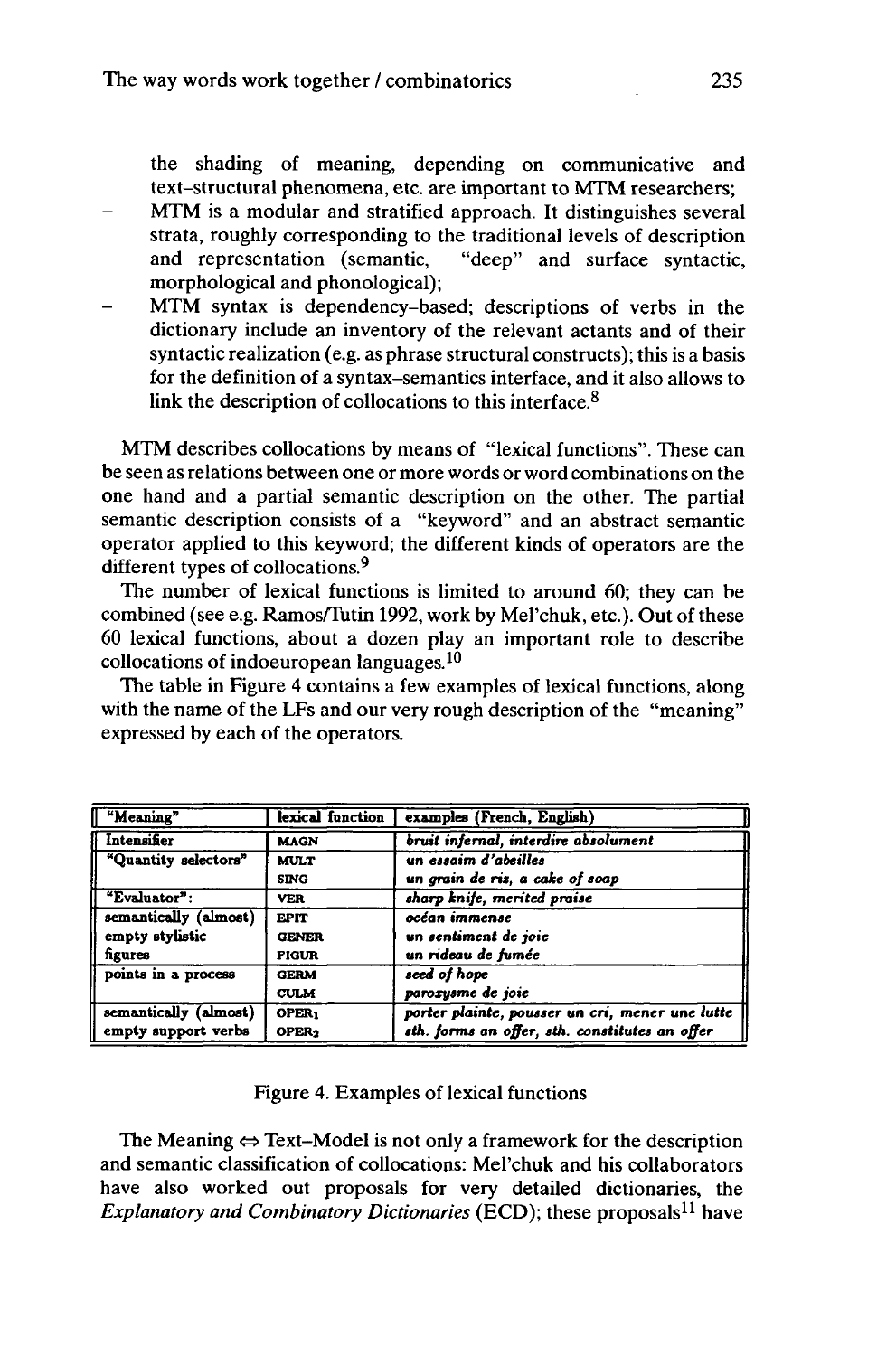been most stimulating for both lexicography (cf. the dictionary of Cohen (1986), the three volumes of French ECDs, as well as ECD fragments of Russian and studies towards ECDs of English (Steele 1988), and German) and Natural Language Processing (cf. work by Nirenburg et al. 1988, Heylen/Maxwell 1994, Heid/Raab 1989). Still some deficits have been identified, such as the fact that the level of granularity of the semantic description of lexical functions may not be fully sufficient for semantics-based NLP (cf. Heylen/Maxwell 1994) or the lack of a "grammar" for combining lexical functions among; this latter gap has been filled by Ramos/Tutin (1992).

If one compares the MTM approach to collocations with the work of Hausmann and other lexicographers, as Cop (1990) and Heid (1992) have done, quite some overlap is found, despite differences in terminology. The table in Figure 5 comparatively summarizes the relevant terminology used in Mel'chuk's and Hausmann's work.

| Compared        | Who? | components/properties          |                                                |
|-----------------|------|--------------------------------|------------------------------------------------|
| Terminlogy      | H.   | <b>Base</b>                    | Collocate                                      |
|                 | M.   | Keyword                        | Value of LF                                    |
| Semantic        | Н.   | autonomous                     | dependent.                                     |
| properties      | M.   | compositionally<br>describable | non-autonomous<br>not fully<br>compositionally |
| Implication     | H.   | collocations must be learned   |                                                |
| for treatment   |      | separately                     |                                                |
| of collocations | M.   | collocations must be stored    |                                                |
|                 |      | explicitly in the ECD          |                                                |

Figure 5. Comparing terminology of MTM and Hausmann

Collocation-related research topics in MTM include the actual integration of a collocational component into implementations, as well as work on the relationship between semantics and collocation (see Section 2.3.3 below).

## **2.3.3 Correlating semantic classes and collocational behaviour**

It has been stated that collocations and collocational lexical choice are completely lexically determined (cf. Mel'chuk/Polguère 1987) and thus need to be memorized, by foreign language learners (cf. Hausmann 1984) or in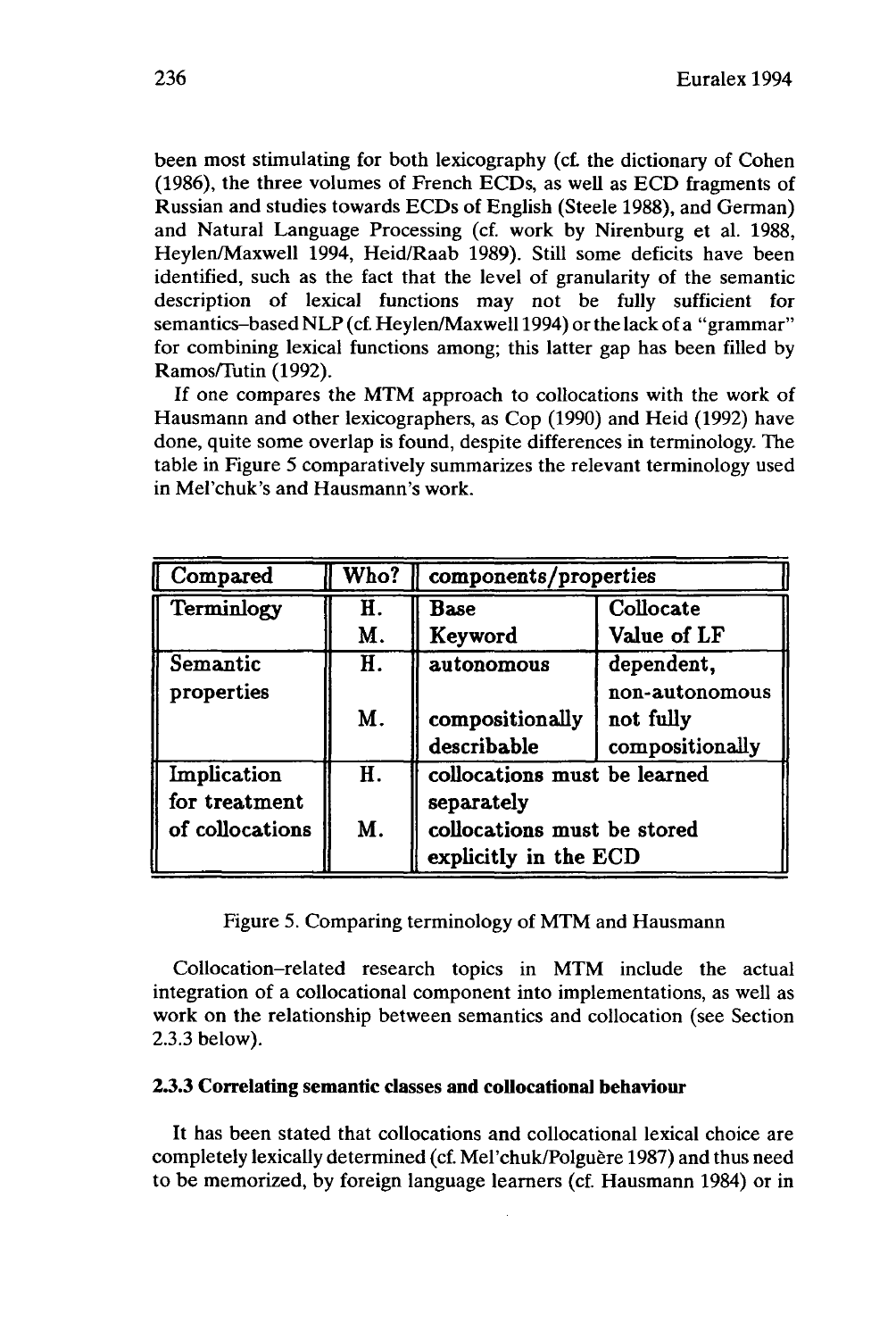dictionaries, be it for human use or for NLP. On the other hand, some research has been going on, over the past few years, about correlations between semantic classifications, lexical fields, etc. and collocational behaviour. Heid/Raab (1989) have observed that the French nouns denoting personal attitudes which are described in the first volume of the ECD (cf. Mel'chuk et al. 1984 ) select similar collocates, for certain lexical functions: for a dozen of semantically related nouns,<sup>12</sup> a parallel behaviour in collocate selection for the lexical functions OPER<sub>1</sub>, CAUS OPER, INCEP FUNC, INCEP OPER, FIN OPER, ... was observed.

In the field of lexical acquisition, it has been tried to constitute lexical semantic classes (or domain classes?) by considering collocational behaviour: the assumption is that bases having the same collocates belong to the same field. Pustejovsky et al. (1993) have used this assumption in terminology-related corpus exploration.

Much more material is now analyzed in studies by Meyer/Mackintosh (1994) and in particular by Mel'chuk/Wanner (1994). While the first is on sublanguage collocations, the second deals with general language, coming back to the field of emotion nouns, subdivided, for that purpose, into (in part overlapping) subsets, according to inherent properties of emotions, as they are described in psychology: positive vs. negative emotions, moderate vs. intense, temporary vs. permanent, etc. For each such subset, the collocate selection behaviour of a few prototypical German base nouns and selected lexical functions is analyzed.

The results are of two types: on the one hand indeed, a number of collocations appear with most or all of the elements of the field or of a given subset; on the other hand, a non-negligible amount of exceptions is noted as well. Mel'chuk/Wanner (1994) take this result as a starting-point for a proposal for the reorganization of the ECD entries for emotion nouns. The proposal is to introduce a common "public" entry for the whole class of nouns which would stipulate the values of certain lexical functions, either for all of the class members, or in function of the presence of one or more of the subclass-defining criteria. The results do not immediately lead to a hierarchy; the domain model used is not hierarchical neither. What comes out are rather implications between the presence of certain semantic properties and the collocation behaviour.

Meyer/Mackintosh (1994) observe that, for the sublanguage of technical documentation ofCD-ROM devices, a few collocational generalizations are possible, which can be modeled in an inheritance hierarchy. Maybe in part the differences between Mel'chuk/Wanner's and Meyer/Mackintosh's results have to do with the fact that terminological domains, especially when denoting concrete objects, can more easily be modeled themselves in taxonomies than domains of abstract notions, as used in general language. The result is interesting in the light of Martin's notion of 'conceptual collocation': Martin (1992) observes a correlation between the semantic and conceptual description of items of a (technical) domain and the collocational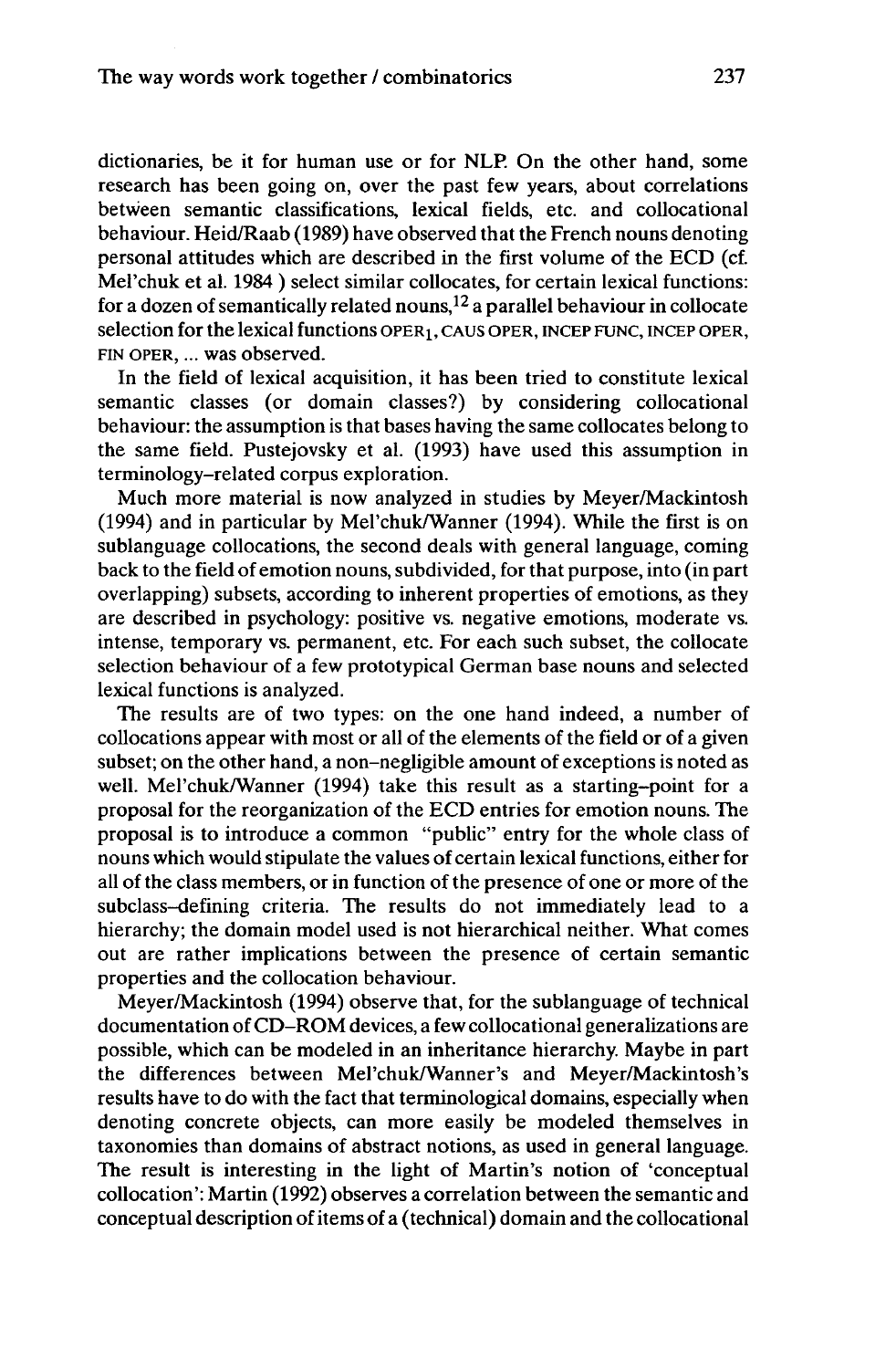behaviour. He observes a subtype of  $n+adj- and n+n$ -collocations which just denotes (specialized) subtypes of the objects denoted by the base noun. Similarly, he points out that n+v-collocations denote what one can typically do with (or to) the object denoted by the base noun.<sup>13</sup>

We have made a few experiments on this problem ourselves, using Cohen's description of collocations of the sublanguage of the stock market as a starting point (Cohen 1986).<sup>14</sup>

We have looked up the entries for nouns which share certain collocational properties. One type of question we asked was to know which subsets of nouns share one or more collocate expressing the INCREASE or DECREASE of the process denoted by the base noun, both with subject- and object- taking verbs. One such group consists of *<hausse, baisse, mouvement, progression, recul, repli, reprise>:* all these nouns share the collocates *<(s')amplifier, (s')accélérer, (s')accentuer>* for the INCREASE (pronominal reflexive verbs taking the nouns as subjects, the other verbs as objects), *<(se) ralentir>* (verb taking the nouns as subjects) and *<limiter qc, freiner qc>,* to express the DECREASE. It is not hard to identify properties of this subset of nouns: they all denote changes in the economic evolution or just an economic evolution itself. The subsetis quite homogeneous. So is anothersubset: *<action, change, indice, titre, valeur mobilière* > which take <*monter, augmenter* > to express an INCREASE and *<baisser>* to express a DECREASE (all verbs with nouns as subject). These denote shares or indices. The illustration in Figure 6 shows a few more such clusters.

| $cluster/collocates$ $\rightarrow$                                 | <b>INCREASE</b> |           | <b>DECREASE</b>                 |             |
|--------------------------------------------------------------------|-----------------|-----------|---------------------------------|-------------|
|                                                                    | noun=subi       | noun=obj  | $\texttt{noun} = \texttt{subj}$ | noun=obj    |
| achat, concurrence, déficit,                                       | s'accroître.    | accroître | diminuer                        | restreindre |
| dépense, emprunt, épargne,                                         | augmenter       | augmenter |                                 |             |
| excédent                                                           |                 |           |                                 |             |
| action, change, indice.                                            | monter.         | baisser   |                                 |             |
| titre, valeur, mobilière                                           | augmenter       |           |                                 |             |
| economie, balance des paiements                                    | s'améliorer     |           | s'affaiblir.                    | affaiblir   |
|                                                                    |                 |           | se dégrader                     | affaiblir   |
|                                                                    |                 |           | se déteriorer                   |             |
| activité, bénéficier, chômage, coût,                               | s'accroître,    | accroître | baisser                         | freiner.    |
| commande, consommation, cours,                                     | augmenter,      |           |                                 | réduire     |
| demande, dividende, exportation,                                   |                 |           |                                 |             |
| importation, investissement, marché,                               |                 |           |                                 |             |
| marge bénéficiaire, masse monétaire,                               |                 |           |                                 |             |
| offre, pouvoir d'achat, production,                                |                 |           |                                 |             |
| productivité, profit, taux, vente                                  |                 |           |                                 |             |
| charges, concurrence, déficit                                      | s'accroître.    | accroître | diminuer                        | diminuer    |
| dépenses, déséquilibre, dette,                                     | augmenter       |           |                                 |             |
| écart, échanges, emprunt,                                          |                 |           |                                 |             |
| épargne, excédent, impôt,                                          |                 |           |                                 |             |
| liquidités, perte, plus-value,<br>rendement, réserves, ressources, |                 |           |                                 |             |
|                                                                    |                 |           |                                 |             |
| volume des échanges,                                               |                 |           |                                 |             |
| volume des transactions.                                           |                 |           |                                 |             |

Figure 6: Nouns sharing verbal collocates, retrieved from Cohen (1986)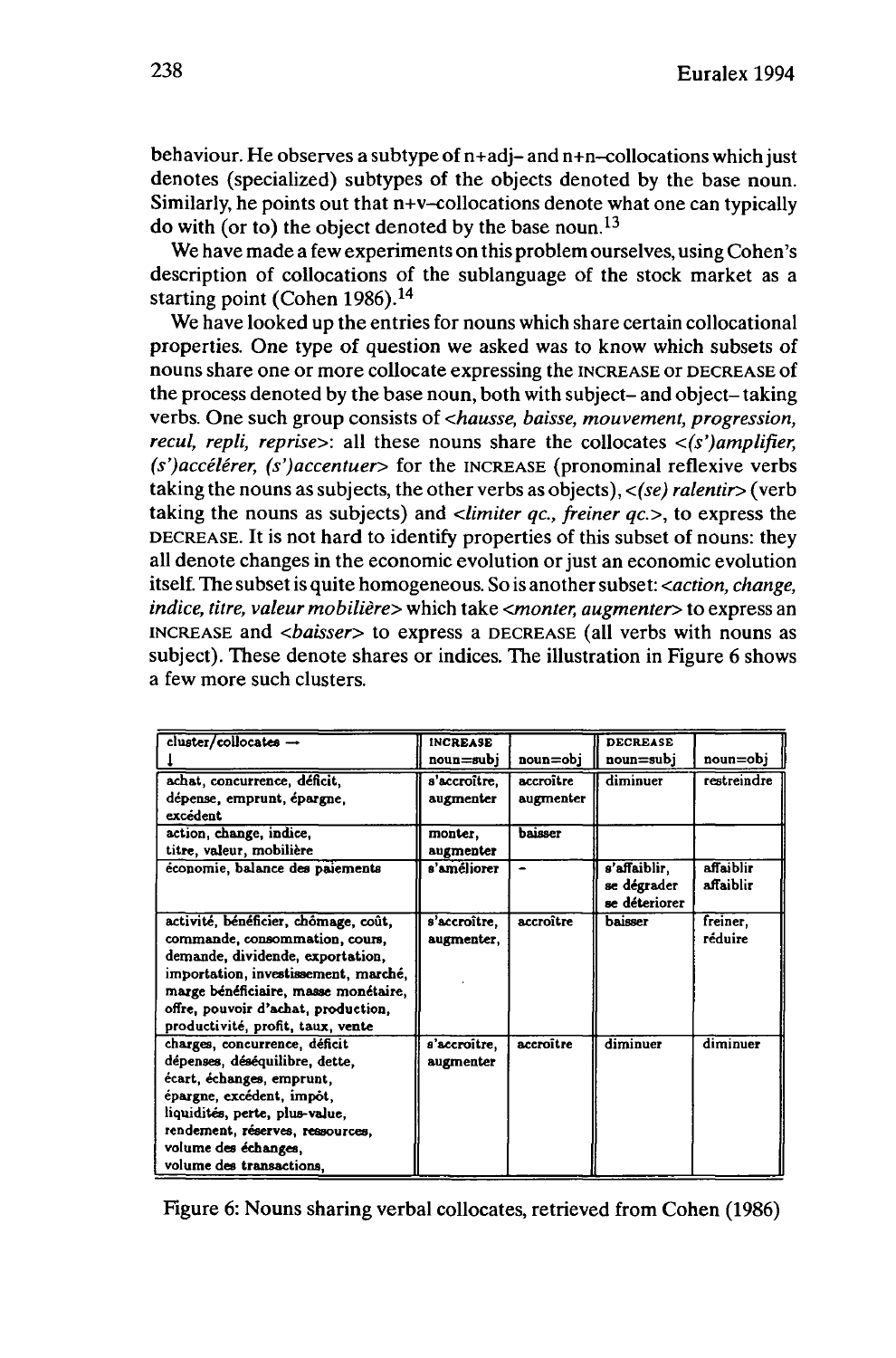The result of this exploration shows, among other things, the following: some collocate verbs are "passe-partout", like *<s'accroître*, *augmenter*> denoting the INCREASE; other verbs are selective, e.g. between nouns denoting economic events perceived as "action-like" (and thus collocating with *<freiner,réduire>,* for example) and events perceived as situations or states (subclass selected by e.g. *<diminuer>).*

Outpreliminary exploration seems to lead to results compatible with Gaston Gross's notion of "object classes" (cf. Seelbach (1994) for examples and discussion) and to confirm the assumptions about the relationship between semantics and conceptual collocation. There seems to be a gradual difference between 'conceptual collocation', predominant in terminology, and plain 'lexical' collocation, predominant in general language; the fragment covered by Cohen (1986) is likely to be a borderline case.

Another question we can ask concerns the "selectivity" of less common collocates. We have looked at *bondir* and *s'effondrer,* for INCREASE and DECREASE, respectively (cf. the tablesin Figure 7 which display both overlaps and differences in the subsets of nouns sharing these collocates), and at the subset of nouns taking both *s'améliorer* and *se dégrader* for INCREASE and DECREASE: these are *conjoncture, économie, balance despaiements, équilibre, pouvoir d'achat, tendance,* all expressing states or economic situations. The noun FR *emploi*is also a member of this group. *Emploi* is defined by Cohen (1986) as follows: *"Somme du travail humain effectivement employé et rémunéré dans un système économique'''* and thus well belongs to the group of economic situations.

| Base                | $Verb + SUBJ$   |
|---------------------|-----------------|
|                     | <b>DECREASE</b> |
|                     | $=$ s'effondrer |
| action              |                 |
| cours               |                 |
| indice              | $\ddot{}$       |
| marché <sub>2</sub> | ╇               |
| monnaie             | ┿               |
| prix                | ٠               |
| titre               |                 |
| valeur immobilière  |                 |

| Base         | verb + SUBJ     |
|--------------|-----------------|
|              | <b>INCREASE</b> |
|              | $=$ bondir      |
| <b>cours</b> |                 |
| exportation  | ٠               |
| importation  |                 |
| indice       | ٠               |
| monnaie      |                 |
|              |                 |

Figure 7. Nouns sharing *s'effondrer* or *bondir* as collocates: nouns in boxes are members in both subsets.

Which conclusions can we draw from this small experiment? We will most likely not be able to obtain just one hierarchy of semantic subclasses by clustering nouns of a given domain according to shared collocates. But certain groups can be identified nevertheless, and the sharing of collocations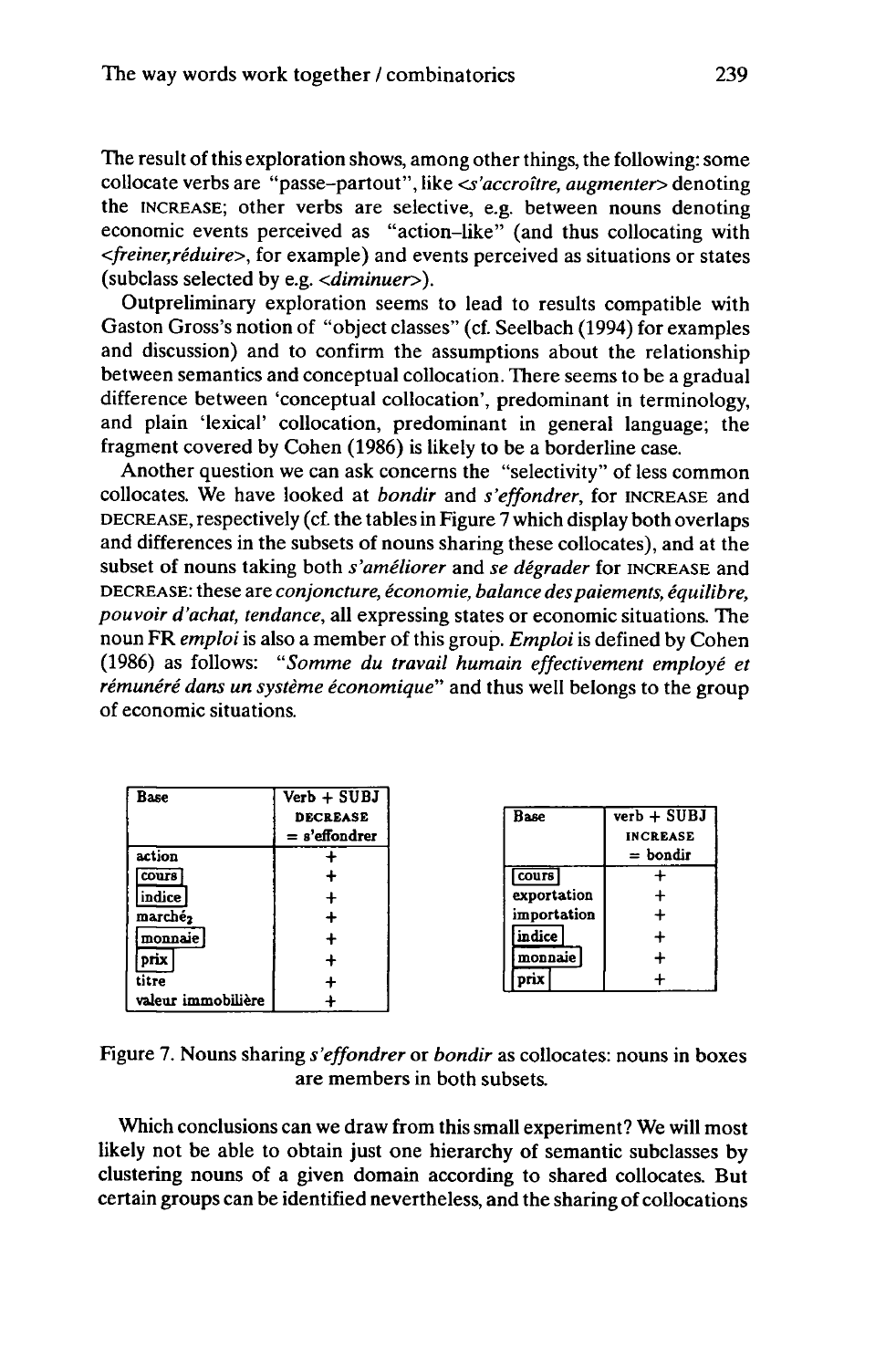in such small groups of nouns is significant and most likely can be related with properties relevant for the semantic or conceptual description of the group of nouns.

Terminologists and lexicographers might usefully explore in more detail the relationship between conceptual or semantic description and collocational behaviour. As Martin (1992) states, results of a collocational analysis furnish input for definition construction and vice versa, definitions (in terms of frames, for example) can be used as a background for collocational expectation patterns.

With the availability of corpus processing tools, such analyses become less expensive. Cohen did not explicitely group the nouns treated in her dictionary, although this would be possible, as our experiments show and as the work of Mel'chuk/Wanner (1994) and Meyer/Mackintosh (1994) suggest. Such structuring would be helpful for pedagogical purposes. Knowles/Roe (1994) deal with the pedagogical use of collocational material extracted from texts of specialized language; some of the tools described by Grefenstette (1994) are helpful for technically doing the job.Tools, methods, applications and descriptive work come together at this point: affaire à suivre.

#### **2.4 Pragmatic properties**

The pragmatic description of collocations involves the notion of collocations as conventionalized expressions. Generallanguage collocations are "the normal way" of expressing a given meaning (cf. *sich die Zähne putzen/\*biirsten* vs. *se brosser/\*nettoyer les dents).* Hausmann calls collocations "semi-finished products" of language ( "Halbfertigprodukte der Rede"). This is why collocationally correct texts are perceived as "fluent", whereas texts with wrong collocates or with compositional expressions where collocational alternatives would exist, are perceived as unnatural; this property of collocations in turn motivates much of the pedagogical interest they attract.

In addition, individual collocations can pertain to diasystematic language varieties, the same way as one-word lexemes can (cf. Swiss German *einen Entscheidfällen* for German *eine Entscheidung treffen;* "East German" *eine Bestellung auslösen* vs. *eine Bestellung aufgeben).*

# **3. Lexicographic treatment of combinatory phenomena - access to collocations**

We have so far mentioned a few problems of the description of collocations. In addition, the properties of collocations lead to a number of particular problems concerning the presentation in dictionaries of collocational descriptions. Here, we capitalize on the organization of lexical entries and the access to collocational information in dictionaries.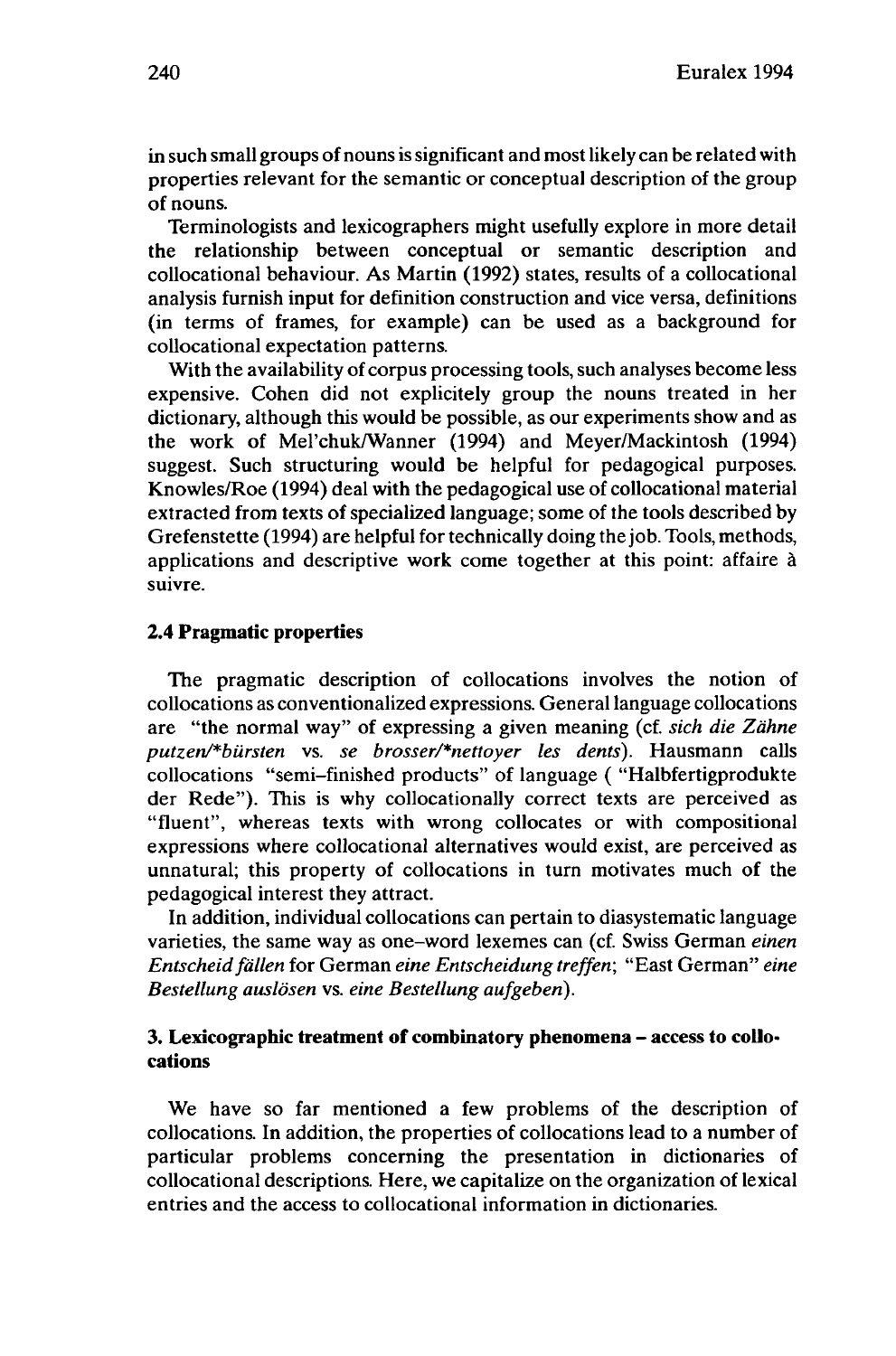Although, from a semantic point of view, it would probably be a good solution to have individual lexical entries for collocations and idioms (and to make them accessible as a whole), this is not practical within semasiological dictionaries. This is, however, what happens in onomasiological dictionaries, such as the *Longman Language Activator* (LLA) or the dictionary ofidioms planned by Dobrovol'skij (1994).

## **3.1 The organization of collocation and idiom dictionaries**

Lexicographers have much discussed the accessto idioms and collocations in monolingual and bilingual dictionaries; in particular the question where to alphabetize multiword expressions: this problem must be solved in different ways, depending on the distinctions between monolingual and bilingual dictionary and between encoding (text production) and decoding (text understanding) use of the dictionary. Production dictionaries will favour the access to collocational information via the base, whereas in a decoding dictionary we can not be sure that the reader of a text is able to figure out whether or not a wordform belongs to a collocation, and, access via both, bases and collocates, or via the collocation as a whole would be ideal.<sup>15</sup>

This is easier to realize online; an experiment of this type has been made in a lexical and terminological database designed to hold single word items as well as collocations, which has been designed by Heid/Freibott (1991).

The following problems of access to combinatory information in dictionaries have been discussed in the literature.

For idiomatic expressions, the problem is particularly hard, since usually none of the word forms which make up the idiom is a clear candidate, on semantic grounds, to serve as an entry word.

For collocations, Hausmann (1988) has suggested to sort them under the bases. Thisiswhat happens consistently in Ilgenfritz et al. (1989) (cf. the entry for *respect* in Figure 9). This sorting procedure is in line with the tradition of stylistic dictionaries, such as Lacroix (1956) and others. An example of an entry from Lacroix (1956) is reproduced in Figure 8. It lists the verbal and adjectival collocates of the entry word, sorting them in part according to their subcategorization properties. The *BBI combinatory dictionary of English* (Benson et al. 1986) also organizes its macrostructure by the bases treated, listing the collocates in the body of the entry.

**Respect.** Éprouver, ressentir, montrer, marquer, témoigner, manifester, devoir, porter, professer, affecter, feindre du respect. Inspirer, provoquer, commander, forcer le respect. Manquer de respect. Adresser ses respects.<br>Être entouré d'un certain respect. Rappeler au. — QUAL.: profond, filial, sincère, craintif, général, unanime, universel.

Figure 8. The entry s.v. *respect* in the collocation dictionary by Lacroix (1956)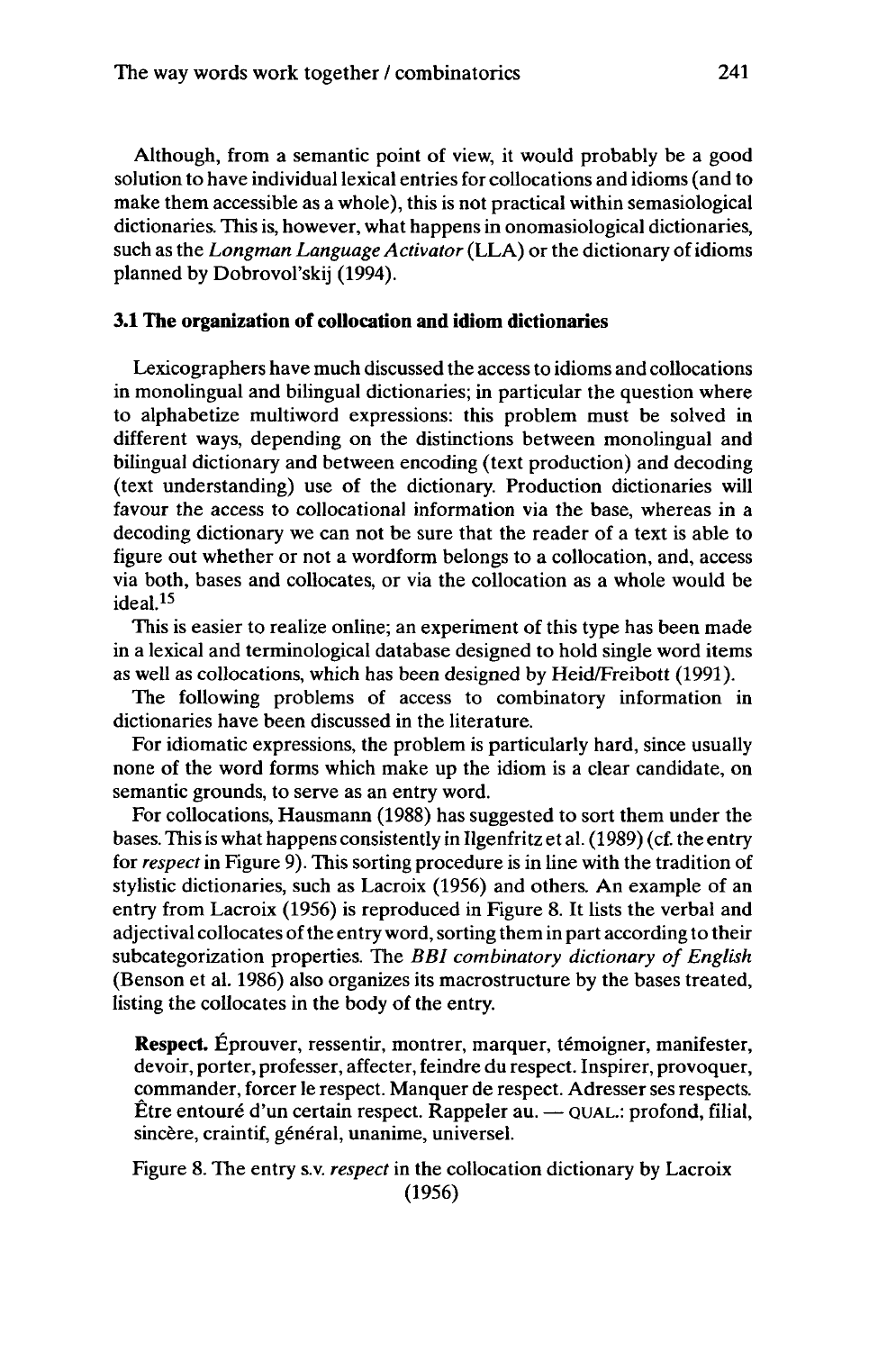#### **respect m** *Respekt, Achtung*

**avoir, ressentir du ~ envers, pour, à l'égard de qn** *j-m Achtung entgegenbringen:* **Nous ressentons du ~** envers Monsieur votre père. / devoir le  $\sim$  à qn j-m Respekt schulden: Nous devons le  $\sim$  à nos professeurs. **/ forcer le ~ de qn** *j-n Achtung abnötigen:* **Son comportement <sup>a</sup> forcé mon ~. / imposer, inspirer, commander le ~** *Achtung einflössen:* **Cette personne, bien qu'elle soit très petite, inspire le ~. / manquer de ~ (envers qn)** *es an der notwendigen Achtung fehlen lassen (gegenüberj-m:)* **Je trouve qu'il manque de** ~ envers ses parents. / témoigner, montrer du ~ à, envers, pour, à l'égard de qn j-m Respekt erweisen: **Les enfants d'aujourd'hui ne témoignent plus tellement de ~ aux persones âgées.**

Figure 9. The entry s.v. *respect* in Ilgenfritz et al. (1989)

A quite detailed syntactic account of collocations similar to our proposals in Figure 2 is given in Laine (1993): this dictionary (specialized vocabulary of CAD/CAM French/English) distinguishes subject-verb-, verb-object-, and noun-adjective-collocations, as well as collocational noun phrases involving PPs (compound nouns). Below, we reproduce an example of an entry. It consists of two columns, one of which contains the syntactic classification used in the dictionary, the other the relevant lexical combinations.

| ordonnancement              | scheduling                                                                                                                                          |
|-----------------------------|-----------------------------------------------------------------------------------------------------------------------------------------------------|
| $\overline{\sim V}$ .       | $\sim$ connaître les ordres lancés                                                                                                                  |
| $V \sim$                    | choisir $\sim$ , définir $\sim$ , essayer $\sim$ , [règles] gouverner $\sim$                                                                        |
| $\sim$ Adj.                 | $\sim$ assisté par ordinateur, $\sim$ dynamique, $\sim$ informatisé,<br>$\sim$ multiconvergent, $\sim$ optimal                                      |
| $\sim$ (Prép)(Art)N         | $\sim$ à buts multiples, $\sim$ par dates croissantes,<br>$\sim$ par valeurs croissantes des marges libres                                          |
| $N(Pr\acute{e}p)(Art) \sim$ | l'art de l' $\sim$ , coefficient d' $\sim$ , fonction $\sim$ , méthode d' $\sim$<br>(de production), rebouclage sur l' $\sim$ , technique d' $\sim$ |

Figure 10. The entry s.v. *ordonnancement* in Lainé (1993)

# **3.2 Finding collocations in general dictionaries**

The dictionaries which we have considered in Section 3.1 are all specialized collocation dictionaries. General dictionaries do contain collocations, but sometimes have a much less clear policy for the lemmatization of collocations. Most monolingual definition dictionaries do not have a separate item type (Wiegand's terminology) to indicate collocations. A case in point is the *Oxford Advanced Learner's Dictionary* (OALD), which, in its third (electronic) edition, distributes collocational information or examples of collocations over the items giving definitions or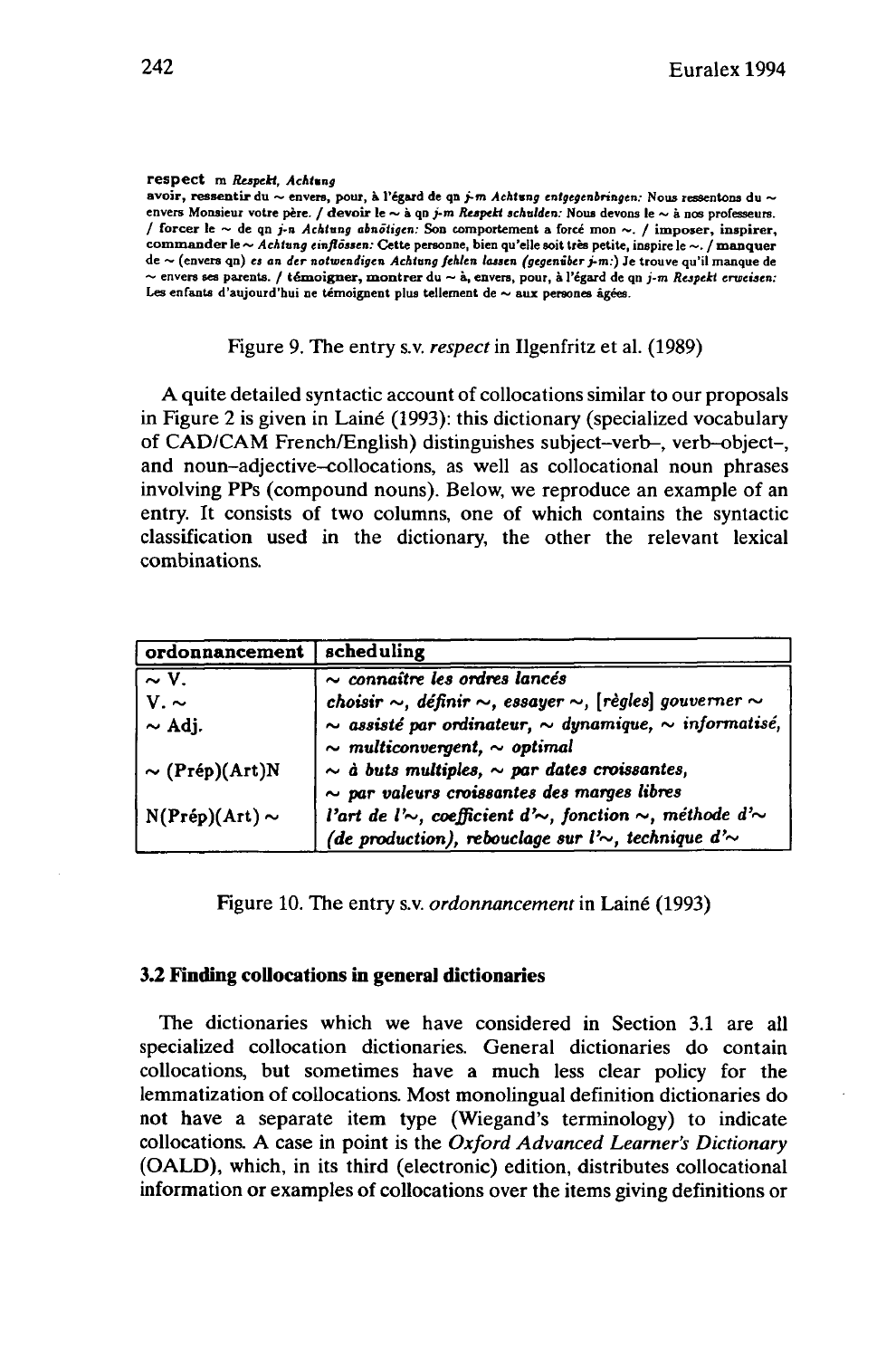(glossed) examples, as well as subentries. Similarly, *Cobuild* has collocations in its definienda, as well as in its examples.

Among bilingual dictionaries, the Collins/Robert English/French dictionaries and the Collins/Klett English/German ones are a remarkable exception: they have particular devices to denote n+v-collocations, distinguishing even whether the noun is the subject or a complement of the verb. These dictionaries have been collocationally explored and described in detail by Fontenelle (1992a) etc.: on top of their well-structured representation of collocations, they are a remarkably rich source forthistype of lexical information. Another particular device for the treatment of collocations has been used in the Van Dale bilingual dictionaries. They follow the idea of a categorial description of the component parts of collocations and indicate, for example, verbal collocates of a noun in a special part of the entry, using a numeric code to point to the category of the combination partner.<sup>16</sup> A sample entry from the FR  $\rightarrow$  NL dictionary is reproduced in Figure 11.

respect  $\langle$  f >  $\langle$  m. > 0.1 erbieed  $\Rightarrow$  *(hoog)achting, ontzag, respect* 0.2 *eerbieding*  $\Rightarrow$  *naveling* 0.3 <mv.> *beiuigingen van hoogachiing* O 2.1 ~ humain *vrees voor wat men ervan denken, zeggen zal* 2.3 mes respects à votre femme *de groeien aan* uw *vrouw;* <mil > mes respects <begroetingsformule v. onergeschikte tgov. officier> 3.1 avoir du ~ pour qn. *achting, respect voor iem. hebben;* commander, imposer, inspirer le ~ *ontzag inboezemen, respect afdwingen;* manquer de ~ à, envers qn. *zieh tegenover iem. onbehoorlijk, niet correct gedragen;* manquer de ~ à une femme *zieh vrijpostig gedragen tegenover een vrouw;* montrer, témoigner du ~ à, envers, pour qn. *iem. achting betonen, beiuigen;* garder, tenir qn. en ~ *iem.* t'n *bedwang houden, iem. onder schot houden* 3.3 présenter ses respects à an. *iem. de groeten doen* 4.1 ~ de soi *zelrespect* 6.1 sauf le ~ que vous dois, **sauf** votre ~ *met uw verlof, met* uui *welnemen, met aile respect.*

Figure 11. The entry s.v. *respect* in the Van Dale FR/NL dictionary

# **3.3 The ECDs: access via semantic criteria**

The above dictionaries, specialized and general, monolingual and bilingual, use syntactic criteria for the organization of collocational information. The only dictionaries we are aware of to base their organization on semantic criteria as well, are the *Explanatory and Combinatory dictionaries* which have been published by Mel'chuk and his research group, such as Mel'chuk et al. (1984), etc. The access to collocations is via the base entry and the lexical functions applicable to the base entry (see Section 2.3.2 and note 9). A small part of the entry s.v. *respect* is given in Figure 12.<sup>17</sup>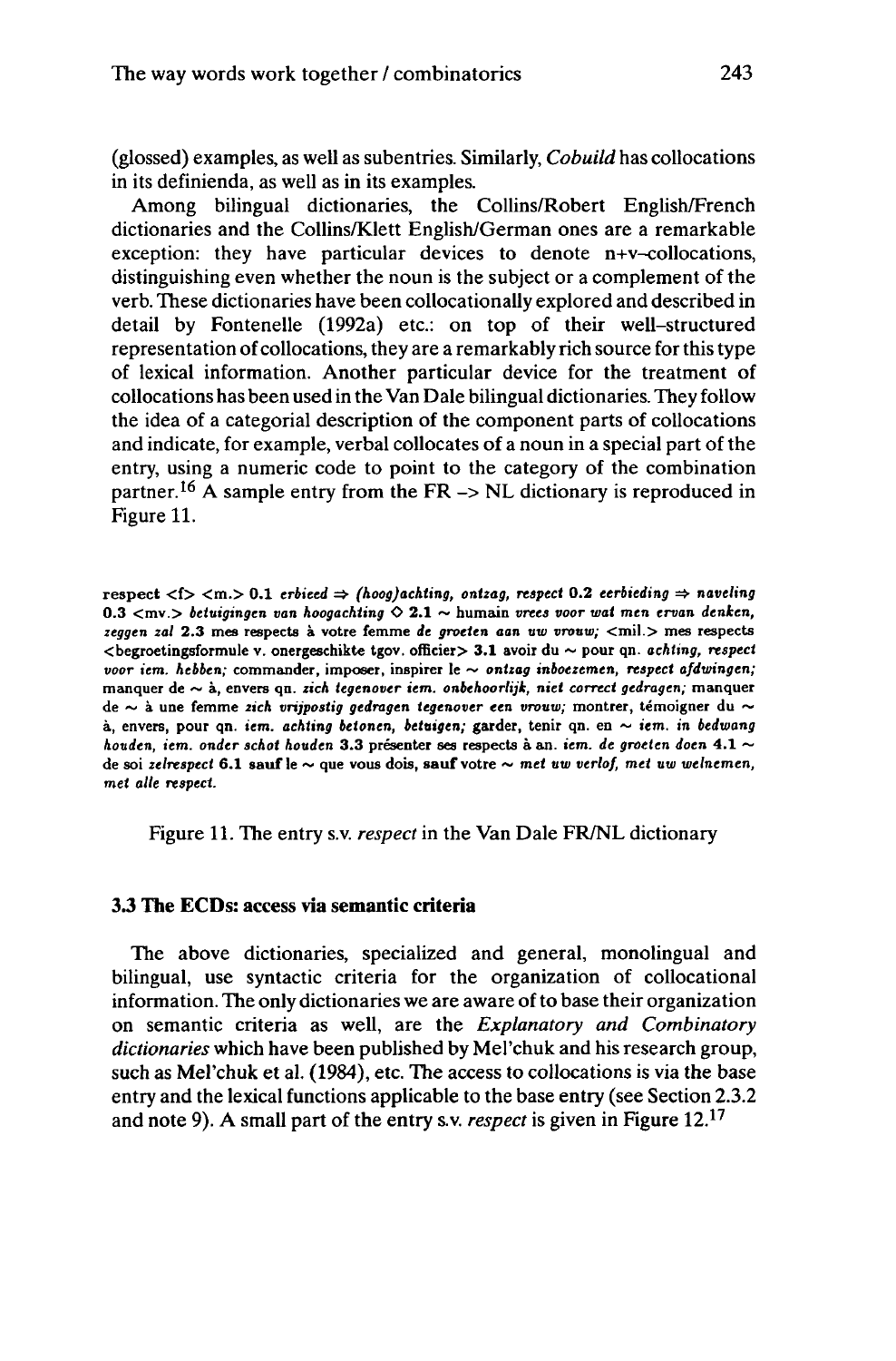| Oper <sub>1</sub>                 | avoir, éprouver $[ART \sim]$                                                                               |
|-----------------------------------|------------------------------------------------------------------------------------------------------------|
|                                   | <i>(Toute la population a <math>\lt</math>éprouve</i> ) un profond respect                                 |
|                                   | pour cet artiste émérite]                                                                                  |
| continuel-                        | vivre [dans le $\sim$ ]                                                                                    |
| lement Oper <sub>1</sub>          | [Cette famille vit dans le respect de ses ancêtres]                                                        |
| ContOper <sub>1</sub>             | garder [ART $\sim$ ]                                                                                       |
|                                   | <i>Malgré les propos diffamatoires des journalistes envers ce député,</i>                                  |
|                                   | ses proches collaborateurs ont gardé un profond respect pour lui]                                          |
| FinOper <sub>1</sub>              | perdre [ART $\sim$ / tout $\sim$ ]                                                                         |
|                                   | [Les dirigeants ont perdu tout respect pour ces artistes]                                                  |
| $\text{Caus}_{(3)} \text{Oper}_1$ | inciter [N à ART $\sim$ ]                                                                                  |
|                                   | (Les parents les incitent au respect des valeurs morales;                                                  |
|                                   | L'honnête de Louise incite Paul et Jean au respect de cette femme]                                         |
| nonOper <sub>1</sub>              | ignorer [tout $\sim$ <l'idée <math="" de="" même="">\sim, toute forme de <math>\sim</math> &gt; ]</l'idée> |
|                                   | [Jean ignore tout respect pour ses parents]                                                                |
| Oper <sub>2</sub>                 | jouir [de ART $\sim$ ], avoir [le $\sim$ ]                                                                 |
|                                   | [Pierre jouit du respect de ses subordonnés]                                                               |
| ContOper <sub>2</sub>             | conserver [le $\sim$ ]                                                                                     |
|                                   | <i>[Malgré les propos diffamatoires des journalistes envers ce député,</i>                                 |
|                                   | ce dernier a conservé le respect de ses proches collaborateurs]                                            |
| <b>FinFunco</b>                   | disparaitre                                                                                                |
|                                   | [Le respect du public pour ce ministre a disparu]                                                          |
| $\rm Caus_2Func_0$                | se mériter [ART $\sim$ ]                                                                                   |
|                                   | [Par son travail consciencieux, il se mérita le respect de ses collègues                                   |

Figure 12. A fragment of the collocation part of the entry s.v. *respect* in the ECD

An application of the ECD description technique is found in Cohen's dictionary (Cohen 1986) of collocations of the sublanguage of economy (stock market and conjuncture).<sup>18</sup> Instead of using lexical functions, she uses paraphrases of a relevant subset of these; given that many of the items serving as entry words in Cohen's dictionary denote processes, the dictionary indicates phases of the processes, like the start, increase, decrease and end. We reproduce in Figure 13 a part of the entry for FR *emprunt* as an example.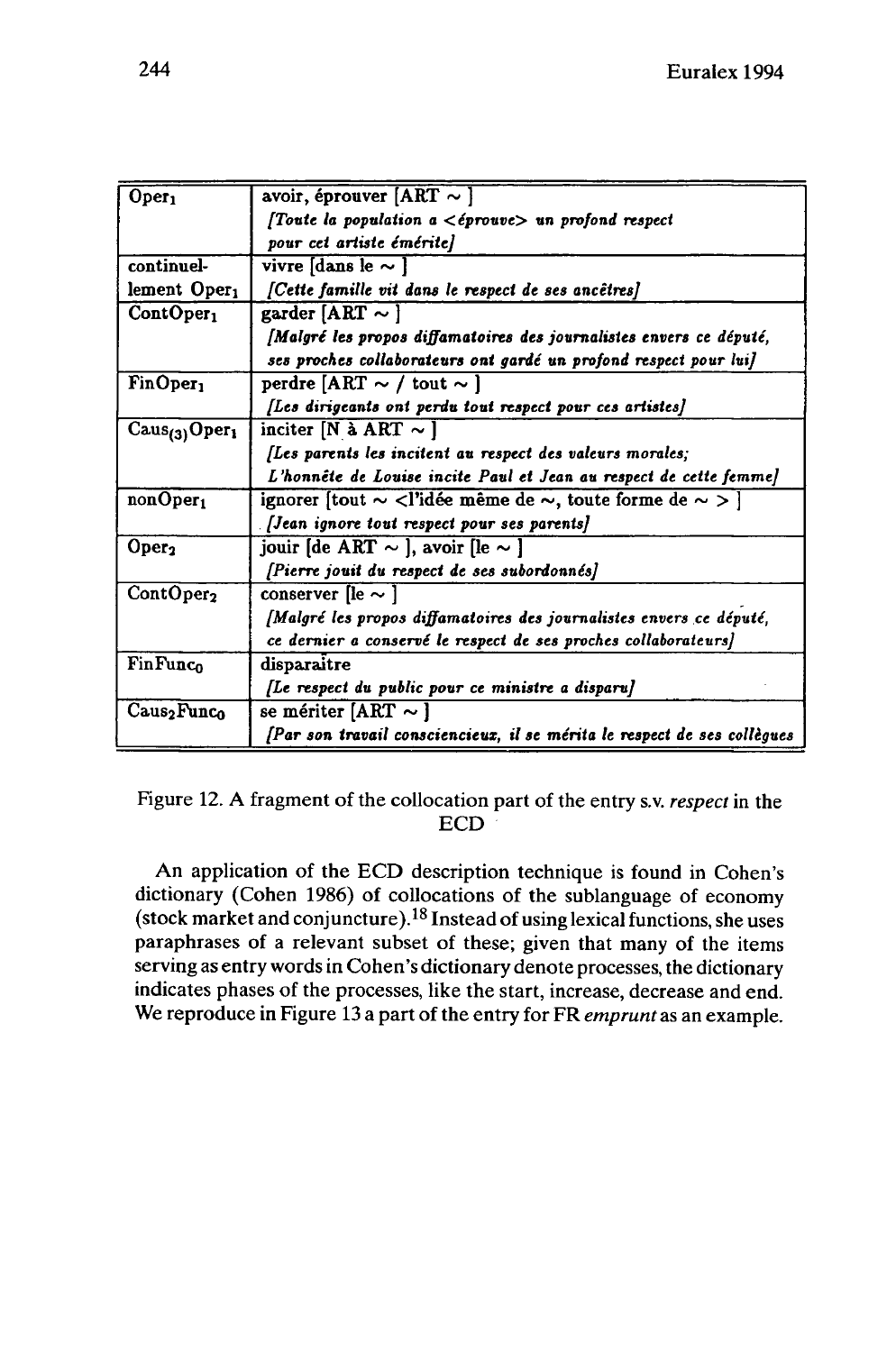| emprunt             | nouns                             | subj. of) verbs                    | (obj. of) verbs                            | adiectives                    |
|---------------------|-----------------------------------|------------------------------------|--------------------------------------------|-------------------------------|
| <b>START</b>        | émission<br>lancement             |                                    | émettre<br>lancer                          |                               |
| <b>INCREASE</b>     | accroissement<br>augmentation     | s'accroître<br>augmenter<br>monter | accroître<br>augmenter                     | considérable<br>élevé<br>gros |
| <b>UNDETERMINED</b> |                                   |                                    |                                            |                               |
| <b>DECREASE</b>     | baisse<br>diminution<br>réduction | baisser<br>diminuer                | réduire<br>restreindre                     | petit                         |
| <b>END</b>          |                                   |                                    | clore, liquider<br>rembourser<br>restituer |                               |

Figure 13. The entry s.v. *emprunt*in the dictionary by Cohen (1986)

The two-dimensional presentation of the material in Cohen (1986) supports access via different ways: the user starts with a base lemma and then can either look up collocations in terms of the phases of the process denoted by the noun, selecting thereafter the adequate grammatical realization, or, alternatively, by jointly using both, semantic and grammatical properties.

# **3.4 Summary, new proposals**

The table in Figure 14 contains an exemplary summary of the types of information we can find in dictionaries and of the ways how this information can be accessed.

| Information given in      | Example                | Access         | Example          |
|---------------------------|------------------------|----------------|------------------|
| dictionaries              | cited                  | via            | cited            |
| a collocation is used:    | any                    | definitions.   | any              |
| it is attested            |                        | examples, etc. |                  |
| collocation related       | Van Dale               | $base +$       | Van Dale         |
| with a given reading      | bilinguals             | reading        | bilinguals       |
| of the base (explicitely) |                        | (number)       |                  |
| category of base          | Van Dale.              | $base +$       |                  |
| and collocate             | [Ilgenfritz e.a. 1989] | $reading +$    |                  |
|                           | [Lainé 1993]           | cat. code      | Van Dale         |
| for N-V collocations:     | Robert/Collins         | base $+$ r.,   | Robert/Collins   |
| gramm. function of N      | [Cohen 1986]           | + position     |                  |
|                           |                        | (markup)       |                  |
| semantic classification   | ECD <sub>s</sub>       | base $+$ r.,   | ECD <sub>s</sub> |
| of collocations           | (Cohen 1986)           | lexical f.     | [Cohen 1986]     |

Figure 14. Main Features of collocation treatment and access in dictionaries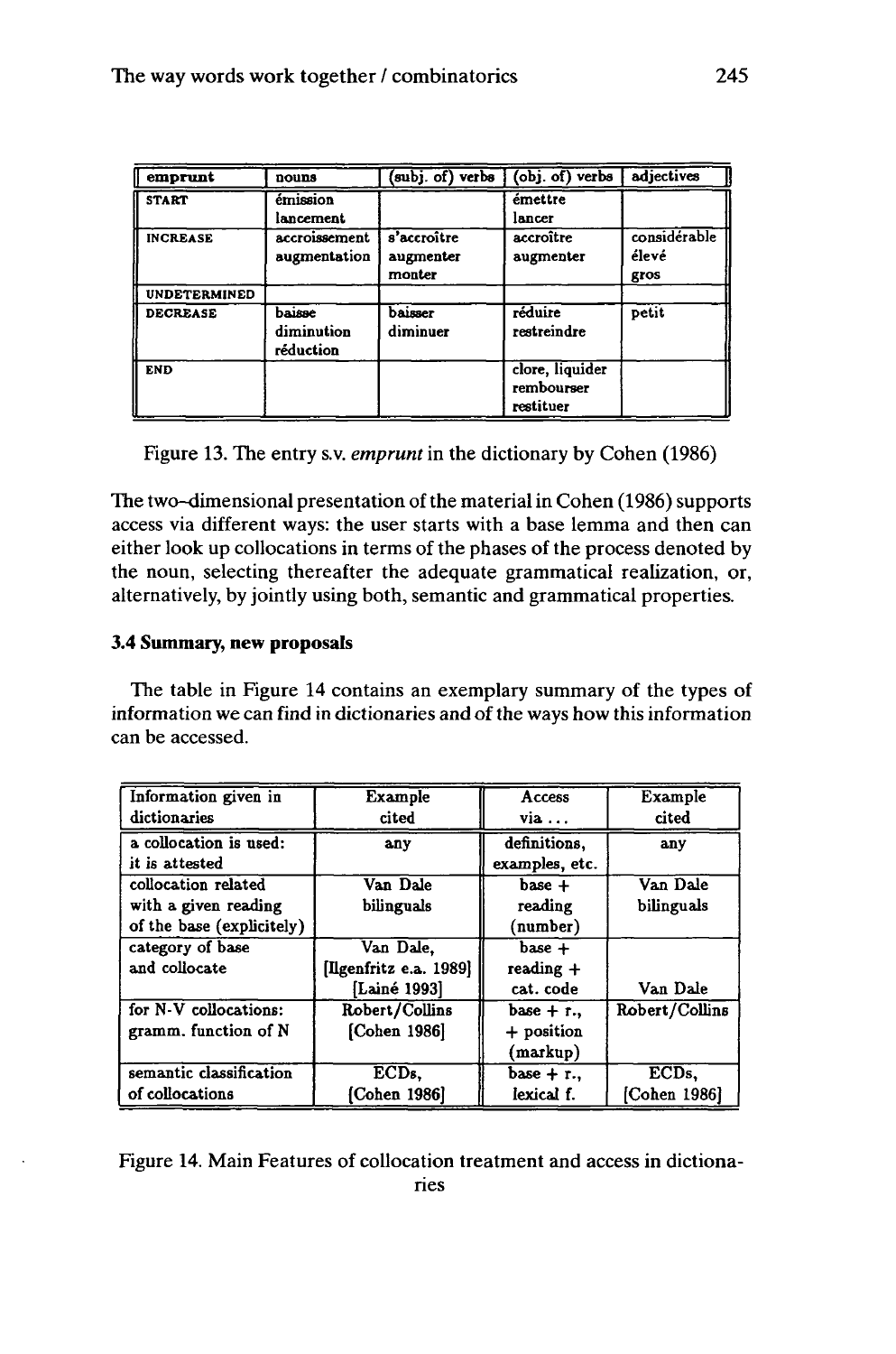New proposals or simply new practical solutions come up in dictionaries which consistently follow an onomasiological view. This is discussed, with a view to the plans for a Russian/English idiom dictionary in the paper by Dobrovol'skij (1994). The author uses a set of local (or: partial) conceptual hierarchies, inspired by prototype theory, to organize the "backbone" of the dictionary, and he then "links" the idioms described in the articles to the nodes of these hierarchy trees. A similar approach is followed in the *Longman Language Activator* an onomasiological dictionary for language production. The LLA has collocations, idioms and "normal single word lexemes" as entries, all related by a semantic superstructure spanning up small hierarchies, for about 1,000 "topics". Collocations and idioms are treated here on a par with other lexemes. Access is by the meaning of the multiword item as a whole.

Other proposals for dictionary structure are made in Oubine's (Oubine (1994) bilingual Russian-English dictionary of lexical intensifiers (cf. Mel'chuk's lexical function MAGN). Given that a bilingual dictionary is aimed at, and that not for all collocations full equivalence can be stated, the author opts for keeping the two languages separate, pointing from bases of one language to their equivalents in the other language; the base entries contain alphabetical lists of intensifiers, each with examples and, optionally, usage notes. Accessto collocations is normally given via the bases, a "reverse" part can be accessed by the intensifiers themselves, leading to an index of bases modifiable by a given intensifier. Another Russian/English collocational dictionary is described in Benson (1994).

Collocations seem to require a multidimensional description (syntactic, semantic, pragmatic, relation with the domain model, etc.). Representing this information and making it accessible, also indifferent 'ad hoc' combinations, makes a flexible dictionary structure necessary, as it is best achieved with computational tools. Defining the structure of a computational collocation dictionary in a way going beyond the simple encoding in Heid/Freibott (1991) is an interesting task.<sup>19</sup>

# **4. Acquisition and application of collocational information**

#### **4.1 Acquiring collocational information from text**

Much of the linguistic and lexicographic discussion about collocations has long been based on a few examples, mostly made up by linguists for the purpose of exemplification. Researchers thus felt that there is a need for lists of collocations collected from textual material. Others, like Fontenelle (1992a), Fontenelle (1992b) have developed and used computational tools to identify collocation candidates in dictionaries and to extract collocation lists from machine readable dictionaries.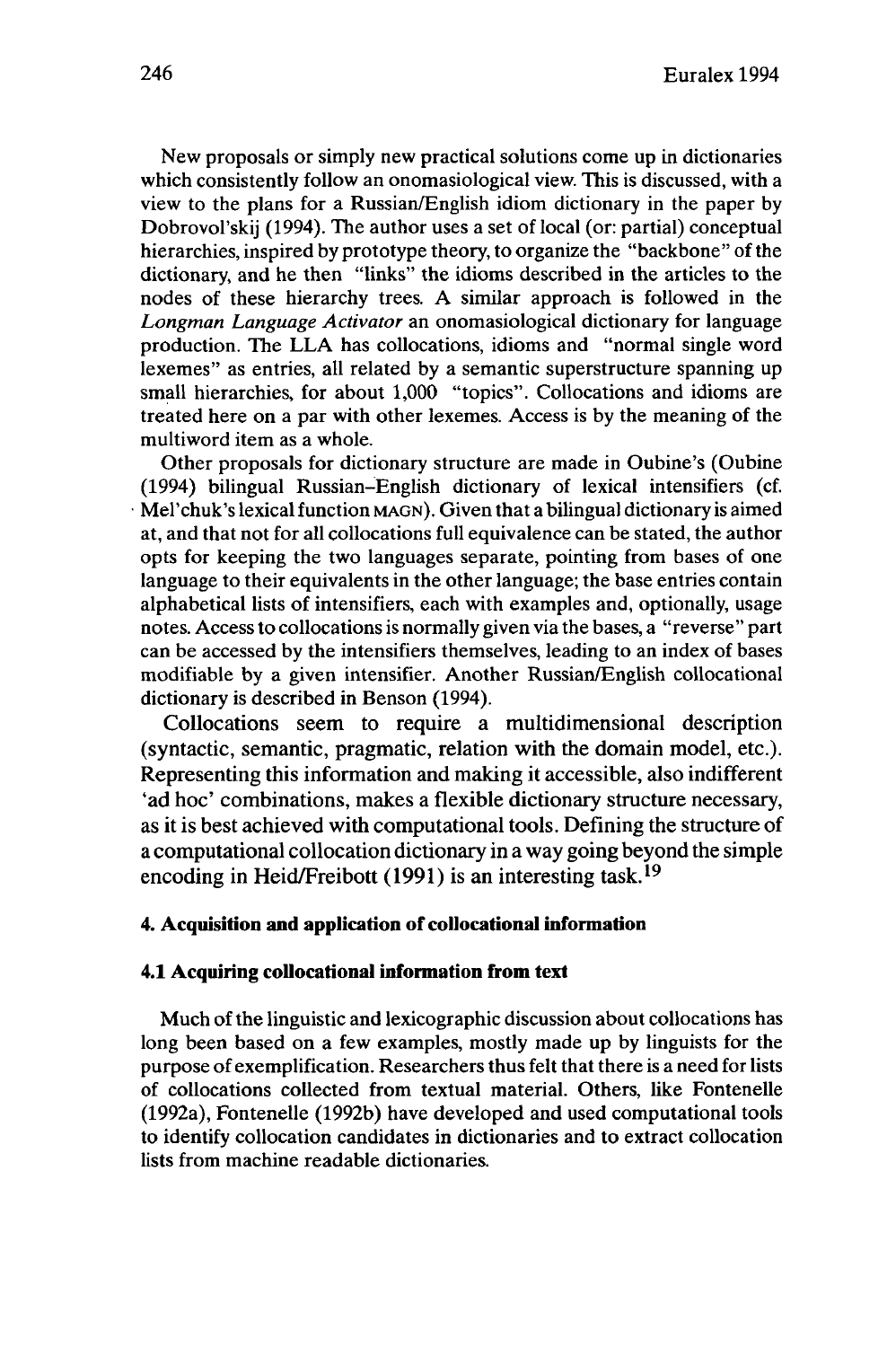On the other hand, practical lexicographers themselves need tools for corpus analysis which would give access to collocation candidates: collocational description in dictionaries is an area where still improvements are possible and necessary, and, on the other hand, the availability of collocation lists extracted from texts is a great advantage for the semantic description of lexical items.

Some of the tools for extracting collocations from texts are based on statistical methods. A few statistical measures of similarity have been used to identify how often words appeartogether and howsimilarthe contexts are where these words appear. The measures most frequently used are "mutual information", "t-score" and "z-score". There are as well other similarity measures which have been applied in tools for corpus exploration.<sup>20</sup>

We can not, in the framework of this article, discuss the different statistical tools in all detail, and we will thus restrict ourselves to an informal account of the workings of the most simple statistical tools; a discussion of the choices which lexicographers and computational linguists have to make when applying statistical tools with a view to the retrieval of collocation candidates from text.

On that basis, we can identify a few tasks for both research and tool development: essentially the impression is that the combination of both statistical measures and linguistic information (e.g. from pre- and post-analysis steps) is a successful practical way forward.

#### **4.1.1 Simple statistical measures**

The most "prominent" statistical measures used, implementations of which are available to many lexicographers, are the "mutual information" index and the "t-score" test.<sup>21</sup>

#### **4.1.1.1 Mutual information**

The mutual information index (MI, for short) is used to measure the association between two words; for a given corpus, we can count how often a given word occurs in that corpus (frequency). We can do such statistics for all word forms in a corpus (and use for example the information on very frequent or very rare words to decide whether they should go into a dictionary built for that corpus). By dividing the frequency of a word form by the number of word forms in the corpus, we get the lexical probability of the word form (how often, in relation to the overall number of word forms in the corpus, does it appear?).

When measuring mutual information, we do not only observe the probability of single word forms, but also the probability of combinations of two words ( "bigrams"). This leads to three probability values which can be compared: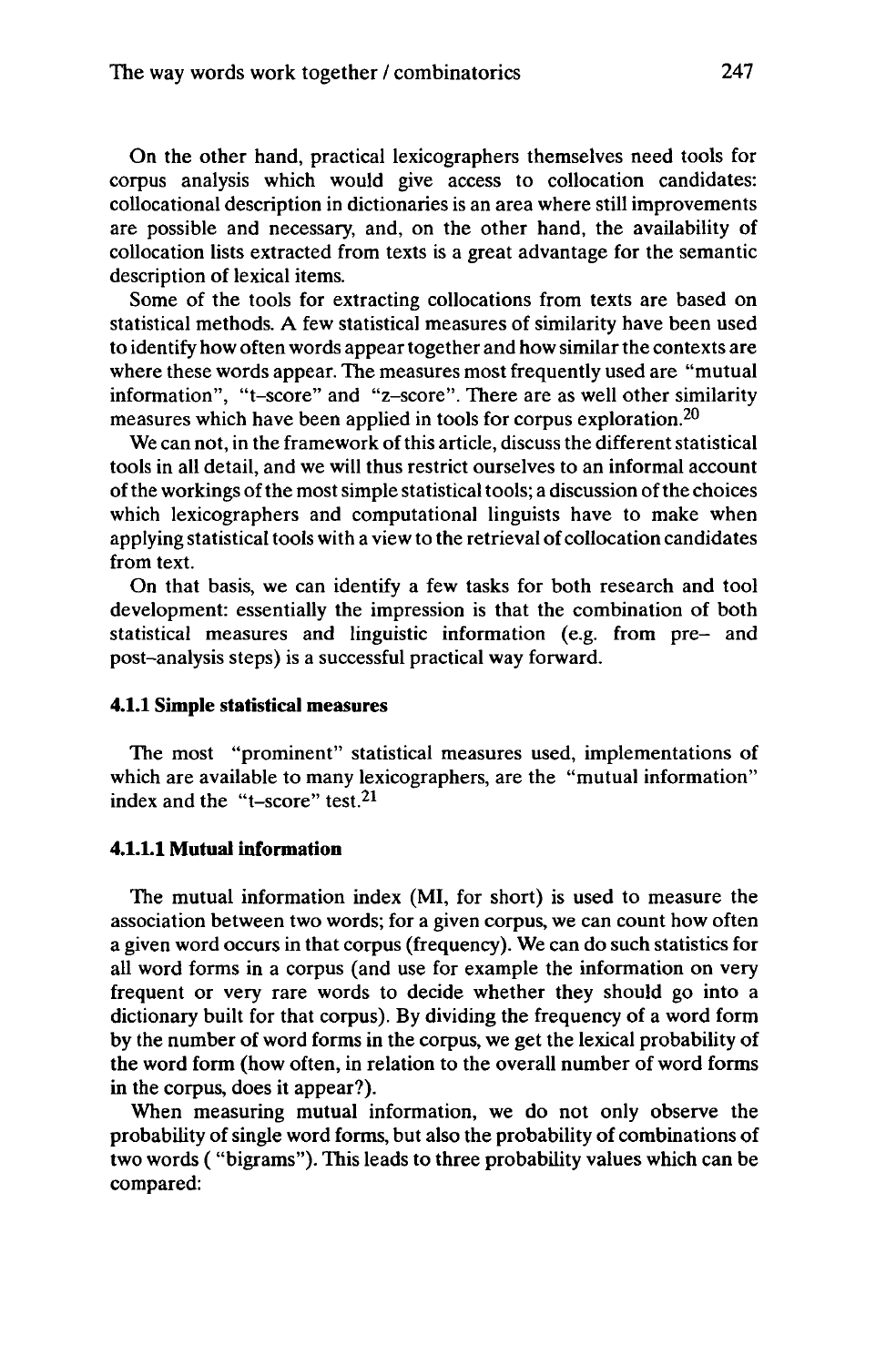- the probability of the first word form,  $w_1$ :  $P(w_1)$ ;
- the probability of the second word form,  $w_2$ :  $P(w_2)$ ;
- the probability of a pair  $(w_1, w_2)$  built up of the two word forms:  $(P(w_1, w_2)).$

These three values are compared: the probability that  $w_1$  and  $w_2$  cooccur (e.g. next to each other) is divided by the product of the individual probabilities of  $w_1$  and  $w_2$  each.<sup>22</sup> When computing MI, the "window" (or: "span") within which the word forms have to appear to be taken as "cooccurring" can be defined by the user. We may look just at adjacent word forms or at word forms which are at up to 5, 3,4,... word forms distance one of each other.

It is quite evident what the comparison will tell us: the MI value is high, when most of the occurrences of a given item are in fact cooccurrences with the second item selected: if we compare MI for a set of pairs of, say, noun and adjective, by keeping the noun constant, the adjectives which most typically cooccur with our noun will have the highest MI index. "Typically" means: if the adjective is used next to a noun at all, it is very likely that it is the noun for which the MI is high. The famous *célibataire endurci* should be easy to detect in texts this way.

MI is dependent on the frequency of word forms. If we calculate MI for a list of adjectives, collocating with a noun, we do not see, however, in the MI values, whether the adjectives are frequent or not. With MI, we have to face the "sparse data problem": given that MI is a similarity (or typicality) measure, it will yield high typicality values in cases where an item is rare but cooccurs (by chance or by rule) with another one, in each of its rare occurrences in the text. Rare items may thus be ranked much higher than one would intuitively like them to be.

## **4.1.1.2** T-score

This problem of "high ranking" of rare forms can be remedied by use of the t-test. The t-test operates on pairs of words. It finds those additional words which are more likely to cooccur with one of the two words from the pair than with the other. The results of the t-test come as positive and negative values. The highest and the lowest values are significant: they indicate strong association with one or the other word. T-score is also not reliable for low frequencies.

It tends to indicate the frequent words that cooccur with the target words, and it allows to separate near synonyms by showing frequent combination partners. Church et al. (1991) have applied it to discriminate EN *strong* and *powerful* by finding out nouns which frequently cooccur with one of these adjectives.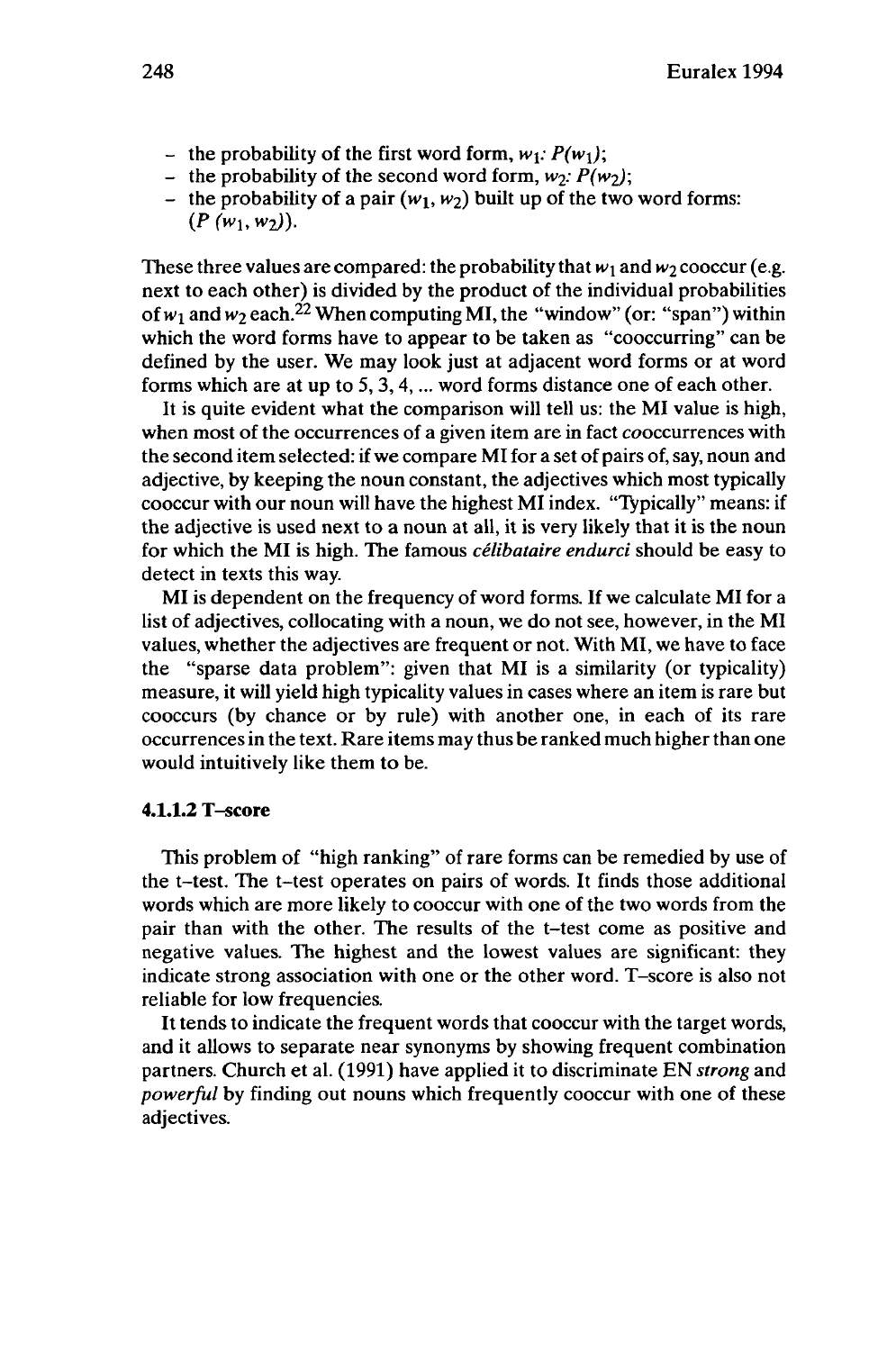# **4.1.2 Choices in applying statistical measures for identifying collocations**

The statistical measures described above, as well as modifications thereof, are often used to identify collocation candidates in texts; such use depends of course on a number of assumptions and choices.

- *The distance of items compared.* MI and t-score can be calculated on immediately adjacent items or on items occurring within a certain "window" or "span" (cf. the terminology of Sinclair 1991, Clear 1994).
- *The impact oftextstructure.* The measures can be calculated on bigrams within or across sentence boundaries. Usually, we would assume that limiting ourselves to occurrences within one sentence would lead to more relevant results than ignoring sentence boundaries.<sup>23</sup>
- *The impact of lemmatization and categorial information.* The discussion above, in Section 2.2 led to the assumption we can describe collocations in terms of category combinations (n+v, n+n, n+adj, adj+adj, v+adv), in part even of partial syntactic structures, such as "verb+object", "verb+subject", "noun+attributive adjective", etc.

Most of the work done so far in using MI and t-score was performed on English material. The impact of word from variation there is not as important as with inflecting languages, like German or the Romance languages. For these it seems useful to have an option, in statistical programs to calculate the measures for lemmas rather than word forms. Moreover, it can be useful to carry out the statistical computation only on, say, adjectives appearing next to a noun, or on verbs and their nominal objects, etc., $24$  i.e. to restrict search and statistical computation according to syntactic environments.

There is a range of choices in the application of the statistical tools, and the axis on which these choices can be arranged basically has to do with the amount of linguistic information which is kept track of, either by pre- or postprocessing: The statistical measures may be applied to material selected according to certain linguistic criteria (e.g. by use of concordances), or relevant material is selected according to linguistic criteria from the set of data extracted by statistical processing. Proposals for tool building in view of collocation extraction thus should be staged along with the amount of information available along with the corpus text:

- raw text, possibly with sentence boundaries,
- text with part-of-speech annotations,
- lemmatized and morphosyntactically annotated text,
- -text with possibly an identification of noun phrases, verb phrases, etc.

Composite tools bringing linguists and statistics together have been built recently: Smadja's tool, XTRACT, combines statistical measures and some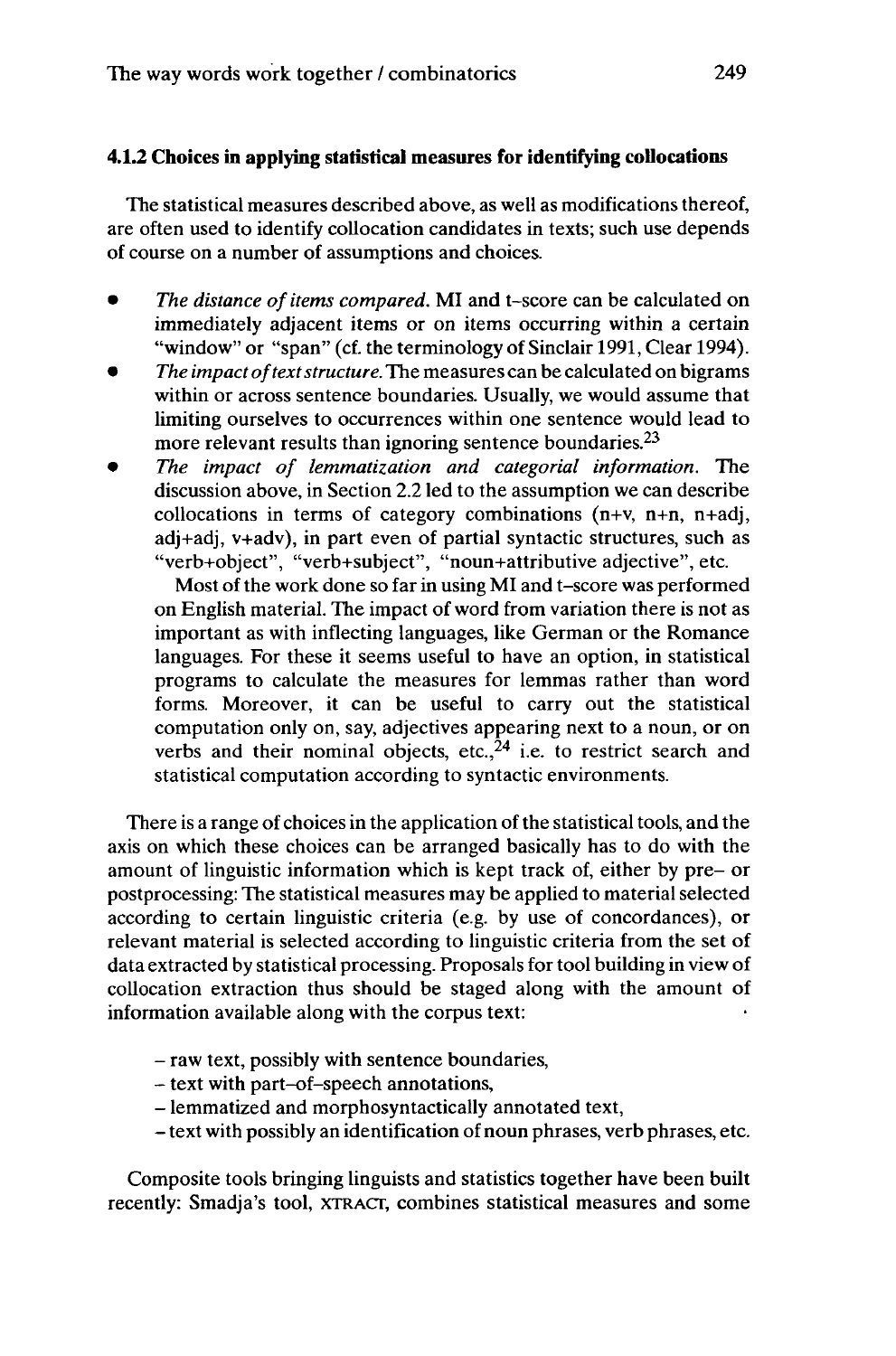parsing (Smadja 1993). Similarly, Grefenstette's work is based on part-of-speech tagged and partially syntactically analyzed corpora; statistical similarity and distribution measures are applied after lists of subject nouns and object nouns of verbs have been extracted from the corpus texts. On such material, it becomes possible to statistically validate claims about the interrelationship between semantic closeness and collocational behaviour: two or more items (say: nouns) are taken to belong to the same semantic set or class if they share frequent collocates in the texts; we have discussed this in detail in Section 2.3.3 above. Here, corpus linguistic analysis and work on the description of lexical fragments (e.g. for sublanguages) come together; work of Knowles/Roe (1994) and Grefenstette (1994) deals with these issues. For sublanguage, Pustejovsky et al. (1993) have explored similar techniques of collocational analysis to fill dictionaries and to distinguish senses of lexical items. The latter issue is investigated by Clear (1994) from the point of view of corpus-based lexicography: for a polysemous item, collocate lists are produced by means of a combination of MI and t-score. Then the lexicographers are asked to cluster the collocates intuitively in such away as to get subsets of typical combinations. For a few items from the collocate lists, again typical cooccurrence partners are searched, and thereby the previous intuitive subdivision of the material into "broad sense based" classes done by the lexicographers is either reinforced or weakened.

The statistical measures, as well as tools or tool components developed on their basis are widely available to lexicographers now. The problem, it seems, is similar to that of concordances: for some languages, such as English, the problem is not to get access to machine-readable material, but to filter it in view offinding out what is lexicographically relevant. The statistical tools as well produce lists of material in someway combinatorially related, and the task of the lexicographer is to isolate the relevant combinations. The application of statistical measures to material preselected and/or preanalyzed by means of part-of-speech tagging, lemmatization or possibly partial parsing seems to be more promising than "blind" statistics.

#### **4.2 Combinatory phenomena in translation**

When discussing some of the linguistic properties of combinatory phenomena, we have already pointed out the main problems which need to be solved in translation, when collocations are involved; most of these problems are due to the (partial) impredictibility of the choice of collocates. If the contrastive dictionary can easily give equivalents of base lexemes, equivalents of collocates can only be given *within collocations.*

Thus, bilingual dictionaries either should include collocations as entries, or they must have a (consistent) policy for making collocations accessible through their components. Such policies have been discussed in both bilingual lexicography and in research work on machine translation.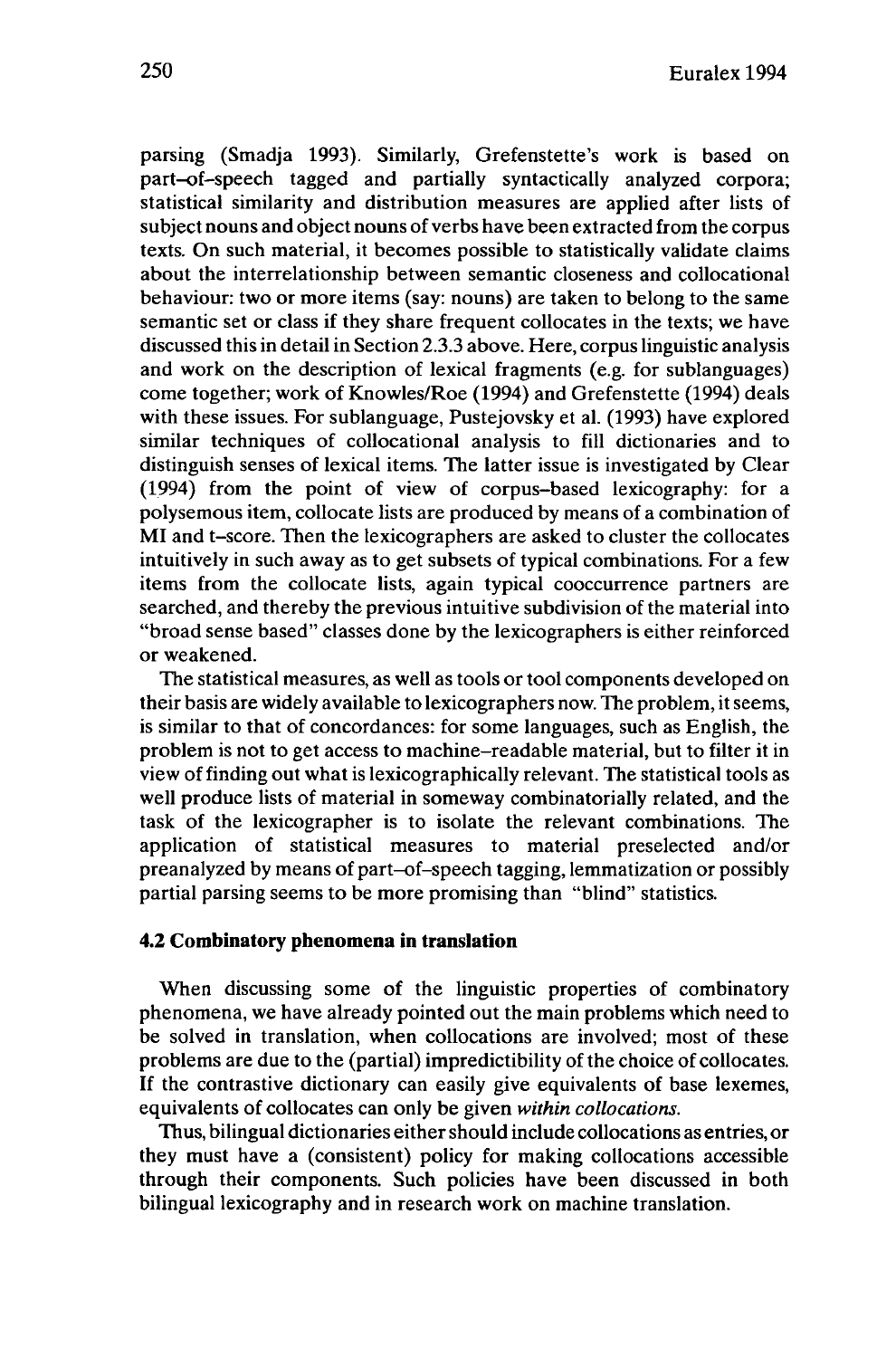Early proposals for the contrastive treatment of collocations, e.g. in machine translation aimed at listing, for a given collocate verb or adjective, possible bases, and for each collocation the translation of the collocate. The disadvantage of this procedure is that the resulting verb entries are very large and unintuitive, because they lead to a large number of "collocational readings" for each collocate. As an example of this problem, consider a few examples of the translation of collocations (cf. Figure 15) with FR *dresser* into German, and, for comparison, a slightly modified version<sup>25</sup> of the entry s.v. *dresser* in the monolingual French *Dictionnaire du Français Contemporain,* DFC (cf. Figure 16). We reproduce a part of the entry of this dictionary because it shows the relationship between the translation problem and the semantic description: it indicates a number of synonyms, most of them for the use of *dresser* as a collocate in a collocation. The translation of *dresser* in German is of course dependent on collocations: DE *aufstellen, ausstellen, aufschlagen,* etc. are not exchangeable.

| dresser des baricades | $\vert$ Barikaden errichten                              |
|-----------------------|----------------------------------------------------------|
| dresser un budg       | ein Budget erstellen                                     |
| dresser une tente     | ein Zelt aufstellen/aufschlagen                          |
|                       | dresser une contravention   einen Strafzettel ausstellen |

# Figure 15. Collocations with French *dresser* and their translations into German

**1. dresser [drese] v. tr.**

**1"** *dresser quelque chose,*

**le mettre debout, le mettre dans une position verticale ou voisine de la verticale:** *Dresser* **un** *mât* **(syn.: PLANTER).**

*Dresser* **une** *échelle contre le mur.*

*On a dressé* **une** *barrière* **(syn.: ELEVER).**

*Ils avaient dressé leur tente* **(syn.: MONTER).**

*Dresser un monument,* **une** *statue* **(syn.: ERIGER).**

*Dresser la tête, le buste* **(syn.: LEVER).**

**-** *1° Dresser quelque chose,* **l'établir, le mettre par écrit:**

*Dresser un bilan,* **une** *liste,* **un** *plan,* **un** *constat,* **un** *procès-verbal.*

*-* **3°** *Dresser la table, le couvert,* **disposer les couverts pour un repas (syn.: METTRE).**

Figure 16. The entry s.v. *dresser* in the DFC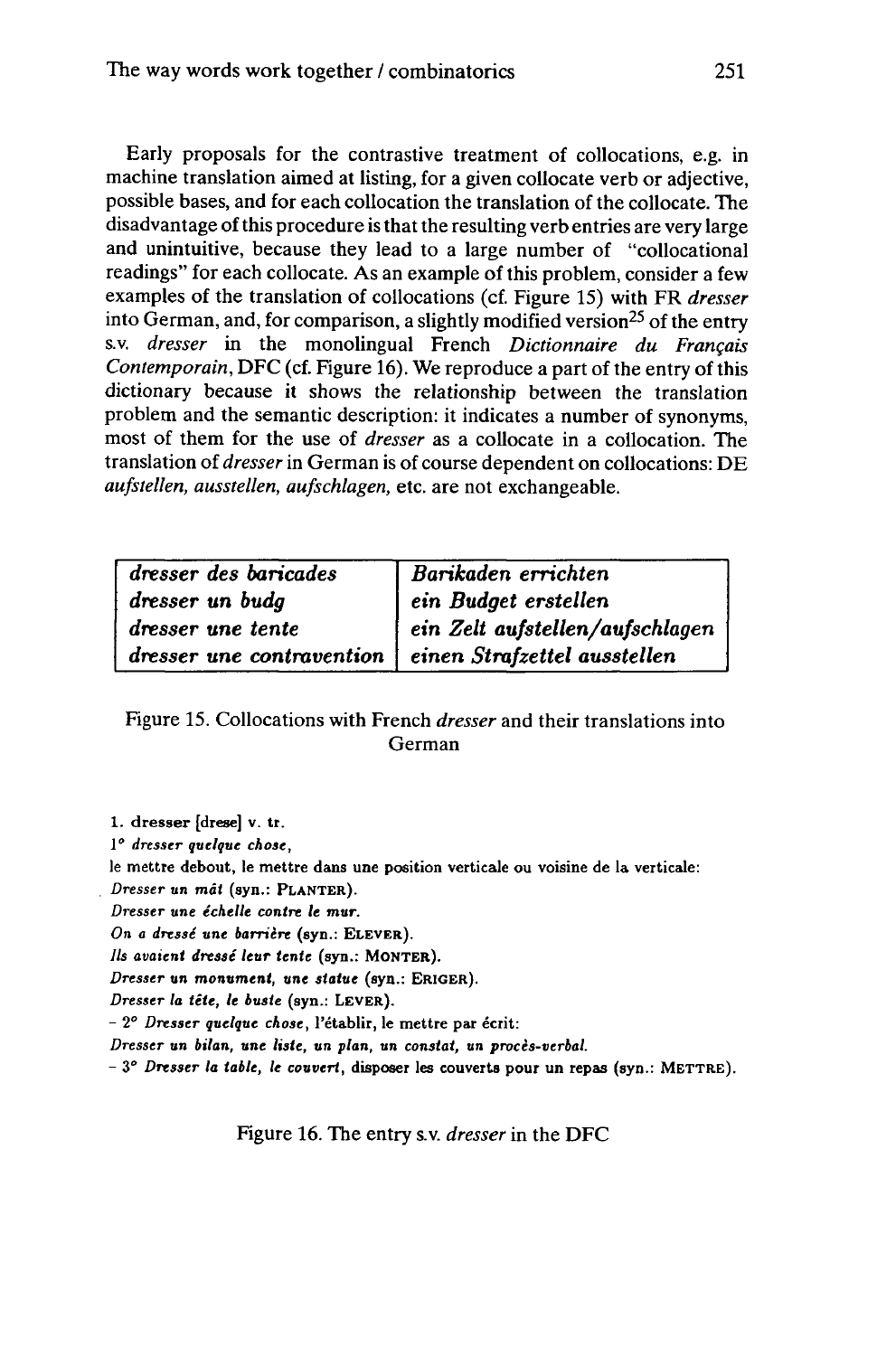Recent proposals for contrastive collocation dictionaries favour an MTM-like characterization of collocations and use devices similar to lexical functions as an intermediate representation of collocational semantics. Following Mel'chuk/Polguère (1987), for example, Danlos/Samvelian (1992) propose to organize the contrastive collocational dictionary by bases (i.e. have bases as entries) and to list collocations of source and target language according to their semantic subtype, as is the case in the ECD. A sample of the proposed structure is given in Figure 17:

 $habitude \rightarrow avoir$  (neuter), *perdre* (terminative), *prendre* (inchoative), habit  $\rightarrow$  *be in* (neuter), *get out of* (terminative), *get into* (inchoative).

Figure 17. Entries from Danlos/Samvelian (1992)

The information in Figure 17 is used as follows: to translate a collocation (the examples here are support verb constructions), the base is identified, and the collocation is searched in the base entry (e.g. *perdre ... habitude).* The semantic value (i.e. the lexical function) is determined (in this case: "terminative"). Then the English equivalent of the base is searched *(habitude*  $\rightarrow$  *habit)* and from its entry, the collocation expressing the terminative aspect of *habit* (i.e. *get out of a habit)* is retrieved. This is described in detail by Danlos/Samvelian (1992: 22ff).

A problem which is often encountered in translation is what Dorr and others have called "categorial divergence": a meaning expressed by an expression of a given category (say: adjective) is rendered, in the target language, by an expression of another category (e.g. a verb). An example: in an oral conversation, where the goal is to agree on a date for a meeting, I can say EN *I prefer next friday*. In German, the most natural translation would be DE *der nächste Freitag istmirlieberv/ith* an adjective *lieber*where English has a verb *(prefer).* These cases of category change are very frequent; sometimes the collocation is the only lexical means available to express a given meaning: FR *se suicider*  $\leftrightarrow$  EN *to commit suicide.* 

*A* case where "contextual" phenomena, in this case the syntactic environment of the sentence, enforce the choice of a collocation rather than of a verb is illustrated by the following example, where the fact that the source language has a coordination of two passives would make a "rearrangement" of the target sentence necessary, if the collocation had to be avoided.

- *Ces limitations de vitesse sont annoncées <sup>à</sup> l'avance et puis rappelées aux mécaniciens par une signalisation latérale* [from a text of the French railway corporation].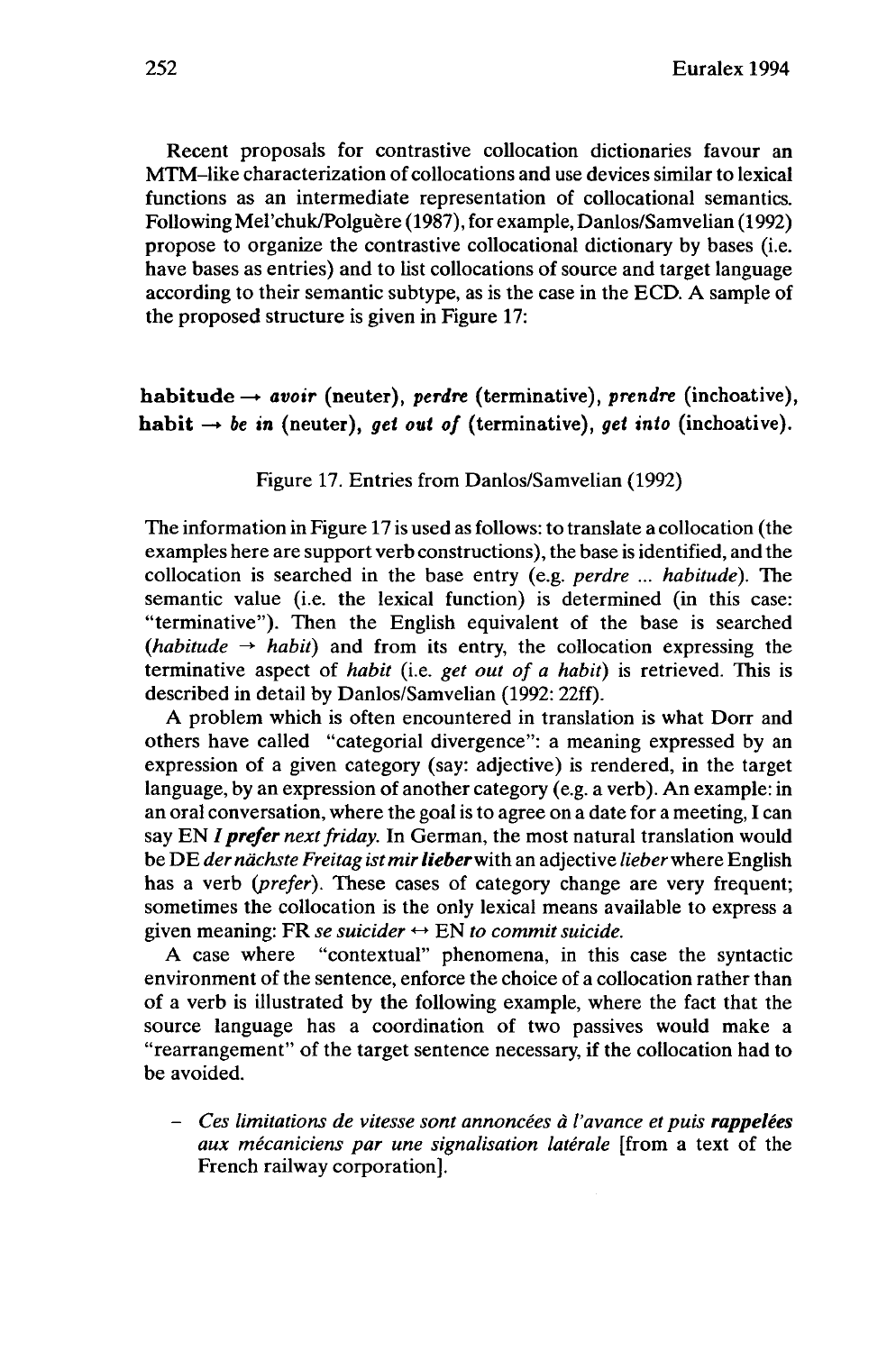- *Diese Geschwindigkeitsbegrenzungen werden vorweg angekündigt und dann den Lokführern durch Streckensignalen in Erinnerung gerufen.<sup>2</sup> ^*

In translation dictionaries, only few such cases have been treated; almost no  $FR \rightarrow DE$  dictionary will give DE *in Erinnerung rufen* as a translation equivalent of FR *rappeler,* but we may find FR *rappeler* as an equivalent of DE *in Erinnerung bringen* in a DE → FR dictionary. For Natural Language Processing, both are necessary.

In machine translation research, the problemofcategorial divergences has been discussed to some extent. Danlos/Samvelian (1992) give examples of a treatment in a syntactically based framework. A problem which remains open is the semantic description of these cases. Above, in Section 2.3.1 we have discussed the example of the translation of EN *to launch* (*a product*) by DE *(ein Produkt) aufden Markt bringen* and vice versa of DE *(ein Produkt)* auf den Markt bringen into English (Thurmair 1990); the German collocation allows for modifications which can not (easily) be expressed with the English equivalent; to be able to remedy the situation we need a more detailed semantic description of collocations, one which goes beyond the mere classification of collocations according to lexical functions. Should the ordinary verb (e.g. EN *launch)* receive the same description as the collocation? If not, how to relate the semantic descriptions monolingually, and contrastively?

The application of collocational descriptions in the context oftranslation leads to problems which in part thus allow to formulate monolingual descriptive problems more precisely, and in part pose additional problems, also with respect to lexicographic description and presentation.

#### **Notes**

- 1 The situation is more complicated, however: for example native speakers prefer le bébé a poussé.
- 2 Cf. e.g. Hausmann (1989); Benson (1989).
- 3 We use examples from English (EN), French (FR) and German (DE) in this paper, and we "prefix" them by language but do not translate them, to avoid an overloading of the presentation.
- 4 In the table in Figure 2, we have marked the two relevant examples with "(Subj)" and "(Obj)" respectively. We have indicated, in the leftmost column of Figure 2, the element which is determined (the "base", in Hausmann's terminology), in SMALL CAPITALS, the determining element ( "collocate") following it. Examples come from EN, DE and FR.
- 5 Cf. the discussion about "windows size" below, in Section 4.1.2.
- 6 Hausmann's terms are DE Basis and Kollokator. See also Benson's summary in English (Benson 1990). In the leftmost column of the illustration in Figure 2, we have typeset BASES in SMALL CAPITALS leaving the collocates in the normal typeface.
- 7 In Malaga, 1990; the manuscript of this talk has to our knowledge not been published.
- 8 Much more would have to be said about MTM, but we limit our overview to these points. More details are given by Mel'chuk/Wanner (1994): the annex of their paper contains basic definitions of the MTM apparatus they use in their research.
- 9 The definition of "lexical functions", e.g. in Mel'chuk et al. (1984), is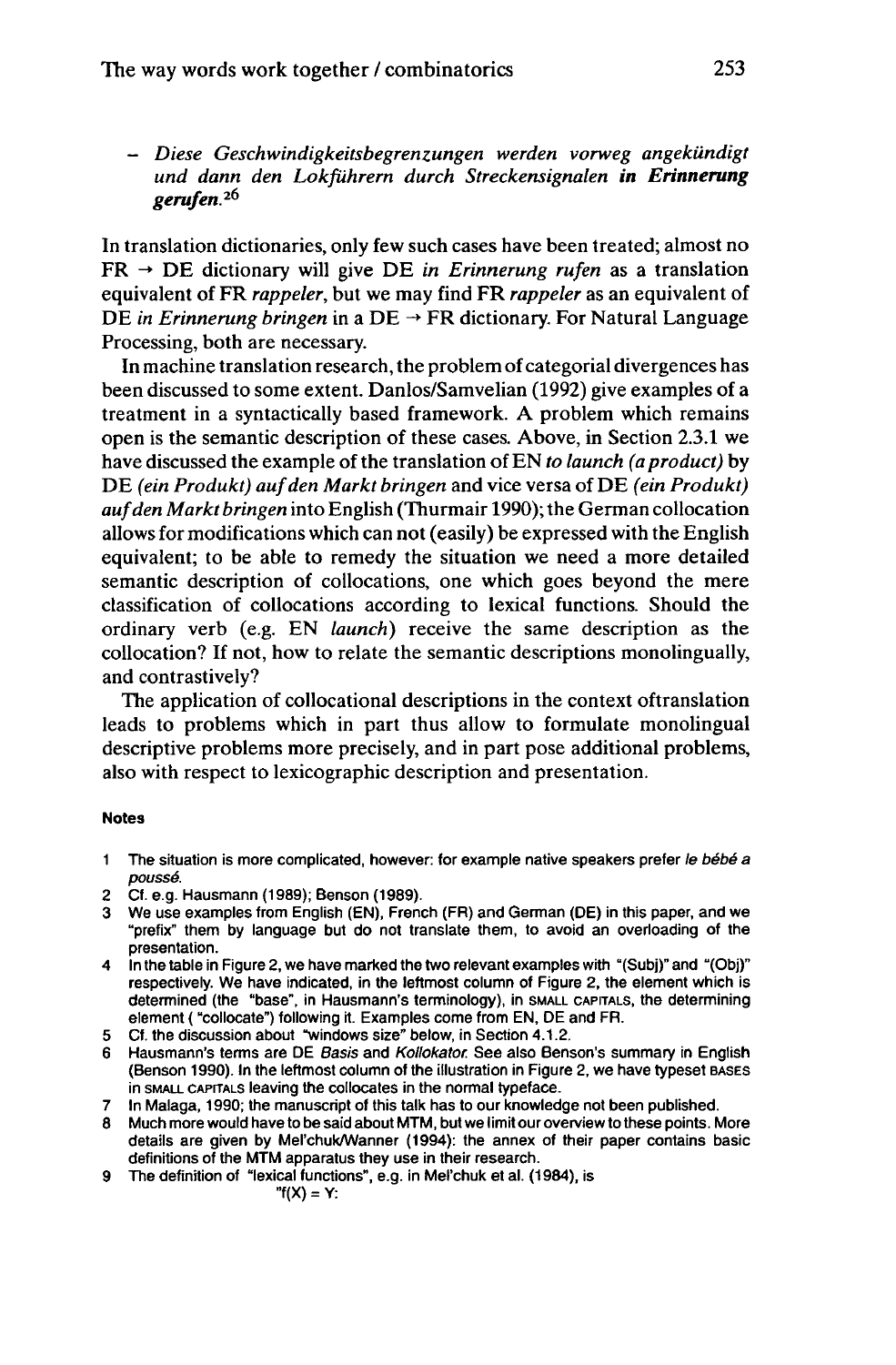$(...)$  f est la fonction lexicale, X est son argument (un lexème ou bien une locution), et  $Y$  est la valeur de la FL  $f$  pour cet argument,

c'est-à-dire l'ensemble des expressions linguistiques qui peuvent exprimer le sens ou le rôle syntaxique donné (noté par  $\hbar$  auprès de X." Here is an explanation of the variables used in the formula:

- X (called "keyword (mot clé)" in MTM) is a lexical unit of given language **Li.**
- <sup>f</sup> (called "lexical function (fonction lexicale)" in MTM) is <sup>a</sup> semantic constant (an abstraction, independent from individual languages or at least generalizable over many languages) which is applied to X, as an operator,
- Y (called "value of a lexical function (valeur d'une fonction lexicale)" in  $MTM$ ) is a set of actual lexicalizations of  $L_1$ .

We can reformulate the definition of the lexical function in a "relational" way: "for a given lexeme X of a language  $L_{\textsf{f}},$  there exists a set of lexemes or combinations of lexemes (e.g. collocations) Y of  $L_1$ , such that a relation f holds between X and Y, f being an abstract semantic operator."

- 10 This does not mean that they are the only ones whose values come as collocations, but in indoeuropean languages, they serve most often for the description and classification of collocations: Thai and a number of other south-east asian languages have quite regular processes to express 'nomina agentis' through noun-noun-collocations; forthe collocational description of these languages, other lexical functions than for German, English or French would play a role.
- <sup>11</sup> Cf. the discussion of the ECD presentation of collocations, below in Section 3.3 and the sample in the illustration in Figure 12.
- 12 The items analyzed are admiration, colère, désespoir, enthousiasme, envie, étonnement, haine, joie, mépris, respect.
- 13 The examples from specialized language which we have given above, in the illustration in Figure 1 are mostly of this type: *élution graduée* is a typical subtype of *élution*, in cromatography ( "gradient"); the same is true for ressources renouvelables, etc.
- 14 The author should like to thank Regina Steding for preparing a formalized version of the n+v-collocations part of the dictionary in the typed feature structure formalism. Without her work, the exploration we describe here would not have been possible. A sample entry from Cohen (1986) is reproduced below, in the illustration in Figure 13. The typed feature structures formalism (cf. Emele 1994) allows to formulate underspecified
- queries more easily than a relational database would do.
- 15 Cf. Hausmann (1988) for much more details.
- 16 E.g. 3.x in the example in Figure <sup>11</sup> indicates a combination with a verb and a second numeric code to relate the collocation with one of the meanings described in the entry; 3.1 points to n+v-collocations of sense 0.1 of respect, 3.3 to n+v-collocations of sense 0.3.
- 17 We have slightly simplified the items, but preserved most of the layout. The table-like layout is ours.
- 18 See Cohen (1992) for a discussion of the dictionary and its underlying methodology. See also our discussion above, in Section 2.3.3.
- 19 The DECIDE project, partly supported by the European Commission, under the MLAP-94 programme of its Directorate General XIII E, Luxembourg, will come up with proposals for such a dictionary structure.
- 20 Grefenstette (1994) points to a few such measures, in his article.
- 21 These statistical measures have been described in detail by Church et al. (1991) who have applied them, among others, to identify collocates of "strong" and of "powerful" in English texts.
- 22 This product would be the "normal probability" of coocurrence of  $w_1$  and  $w_2$ . The actual MI index is the  $log<sub>2</sub>$ :

$$
I_{(w1;w2)} = log_2 \t P(w_1, w_2) P(w_1) \cdot P(w_2)
$$

See Church et al. (1991) for details.

23 On the other hand, it must be recognized that collocational relations occur also across sentence boundaries; cf. EN: (...) finally the question of...came up. I would not have dared to ask it. These cases are most likely not very frequent and leaving them out from the analysis should not be problematic.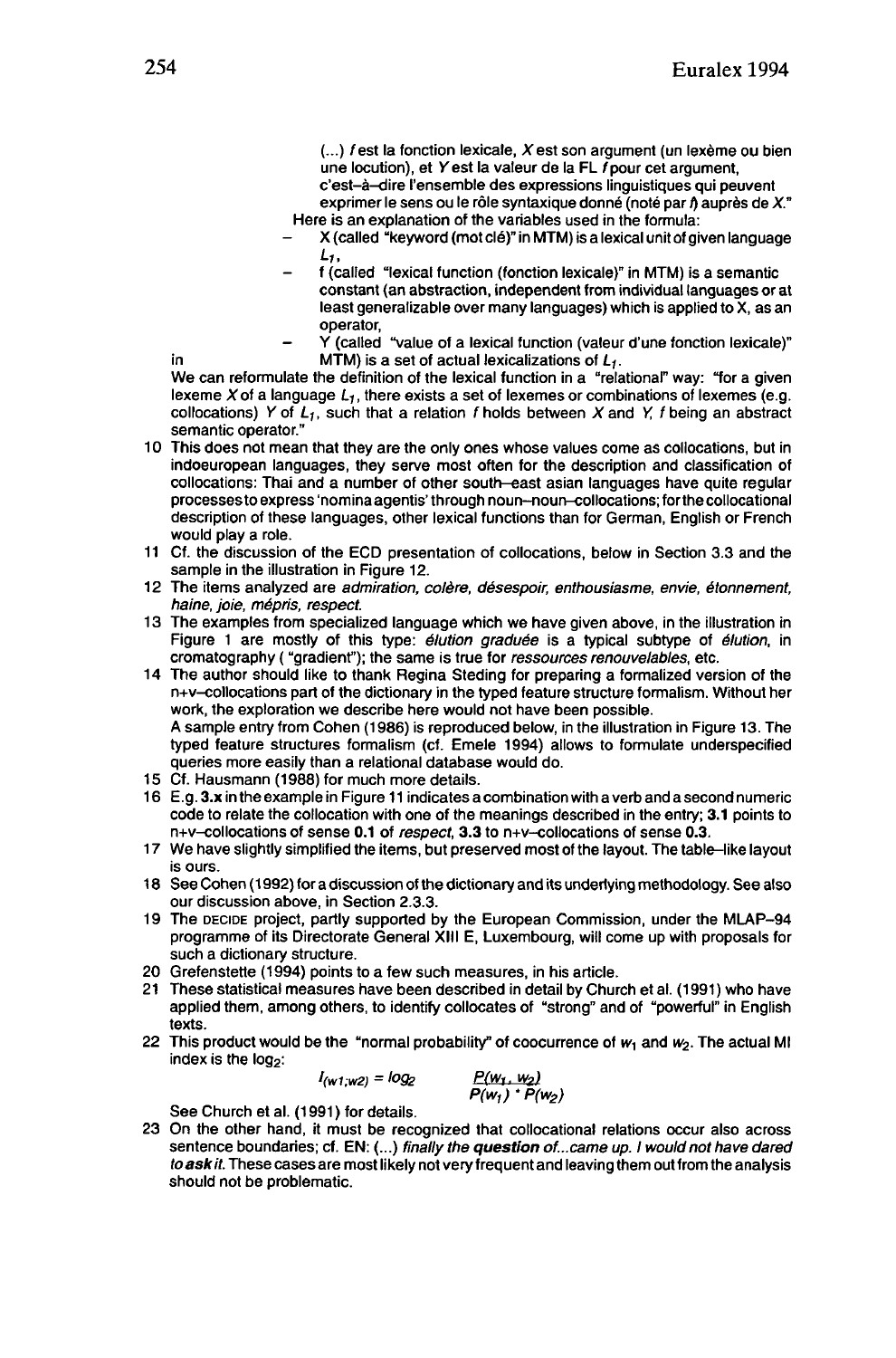- 24 On the other hand, one may claim that combinatory phenomena need not be a property of lemmas only, and that it may make sense to investigate the combinatory behaviour of individual inflected forms; the same way, it may make sense to include all word classes into the statistical computation, not only the major classes; this latter option is useful for the identification of frequent prepositions, components of phrasal verbs, etc. (what Benson et al. (1986) call grammatical collocation).
- 25 We have introduced line breaks between the individual collocations or examples and have made sure that each collocation starts with a new line. We have left the typography (fonts) unchanged, because it is relevant for the interpretation of the entries.
- 26 To test our claim about the syntactic environment, try to translate the sentence without using a collocational equivalent for FR rappeler.

#### **References**

- Benson, M., E. Benson, R. Ilson 1986. The BBI Combinatory Dictionary of English. A Guide to Word Combinations, Amsterdam, Philadelphia.
- Benson, M. 1989. "The Structure of the Collocational Dictionary", in: International Journal of Lexicography. Oxford, Oxford University Press.
- Benson, M. 1990. "Collocations and General-purpose Dictionaries" in: International Journal of Lexicography. Oxford, Oxford University Press, Volume 3, Number 1, pp. 23-34.
- Benson, M. 1994. "Bilingual Collocational Dictionaries." Poster to be presented at Euralex-94.
- Church, K.W. et al. 1991. "Using Statistics in Lexical Analysis", in: U. Zemik (ed.) Lexical Acquisition: Using On-Line Resources to Build a Lexicon. Lawrence Erlbaum Associates, Hillsdale, New Jersey, pp. 115-163.
- Clausen, U. and E. Lyly. 1994. "Criteria for identifying and representing idioms in a phraseological dictionary." To appear in Proceedings Euralex-94.
- Clear, J. 1994. "I can't see the sense in <sup>a</sup> large corpus", in: Kiefer/Kiss/Pajzs (1994), pp. <sup>33</sup> 48.
- Cohen, B. 1986. Lexique de cooccurrents; Bourse conjoncture économique. Montréal: Linguatech.
- Cohen, B. 1992. "Méthodes de repérage et de classement des cooccurrents lexicaux", in: Terminologie et Traduction, 2-3, pp. 505-512.
- Cop, M. 1990. "The Function of Collocations in Dictionaries", in: Magay/Zigany (1990), pp. 35-46.
- Cruse, D.A. 1986. Lexical Semantics. Cambridge textbooks in Linguistics, Cambridge.
- Danlos, L. and P. Samvelian 1992. "Translation of the predicative element of a sentence: category switching, aspect and diathesis", in: TMIMT-92, Proceedings of the Fourth International Conference on Theoretical and Methodological Issues in Machine Translation. Montréal: CWARC, pp. 21-34.
- Dobrovol'skij, D. 1994. "Idioms in a semantic network: Towards a new dictionary-type." To appear in Proceedings Euralex-94.
- Dyhr, M. 1980. "Zur Beschreibung von Funktionsverbgefügen" in: Kopenhagener Beiträge zur Germanistischen Linguistik. Festschrift für Gunnar Bech.
- Emele, M. 1994. "TFS The Typed Feature Structure Representation Formalism" in: Proceedings of the International Workshop on Sharable Natural Language Resources (SNLR). (in press).
- Erbach, G. and B. Krenn 1993. "Idioms and support-verb constructions in HPSG",(Saarbrücken Universität des Saarlandes), ms. [= Computerlinguistik an der Universität des Saartandes (CLAUS), Report Nr. 28].<br>Fontenelle, Th. 1992a. "C
- "Collocation acquisition from a corpus or from a dictionary: a comparison"; in: Proceedings Euralex-92, pp. 221-228.
- Fontenelle, Th. 1992b. "Co-occurrence knowledge, support verbs and machine-readable dictionaries", in: Kiefer e.a. (1992), pp. 137-145.
- Fontenelle, Th. 1994a. "Survey of Tools for the extraction of collocations from dictionaries and corpora", ms., (Liège: Université de Liège), Deliverable of the DECIDE MLAP-94 project, 81 pp.
- Fontenelle, Th. 1994b. "Discovering significant lexical functions in dictionary entries", paper presented at the International Symposium on Phraseology, University of Leeds, april 1994.
- Grefenstette, G. 1993. "Corpus-Derived First, Second and Third-Order Word Affinities". To appear in Proceedings Euralex-94.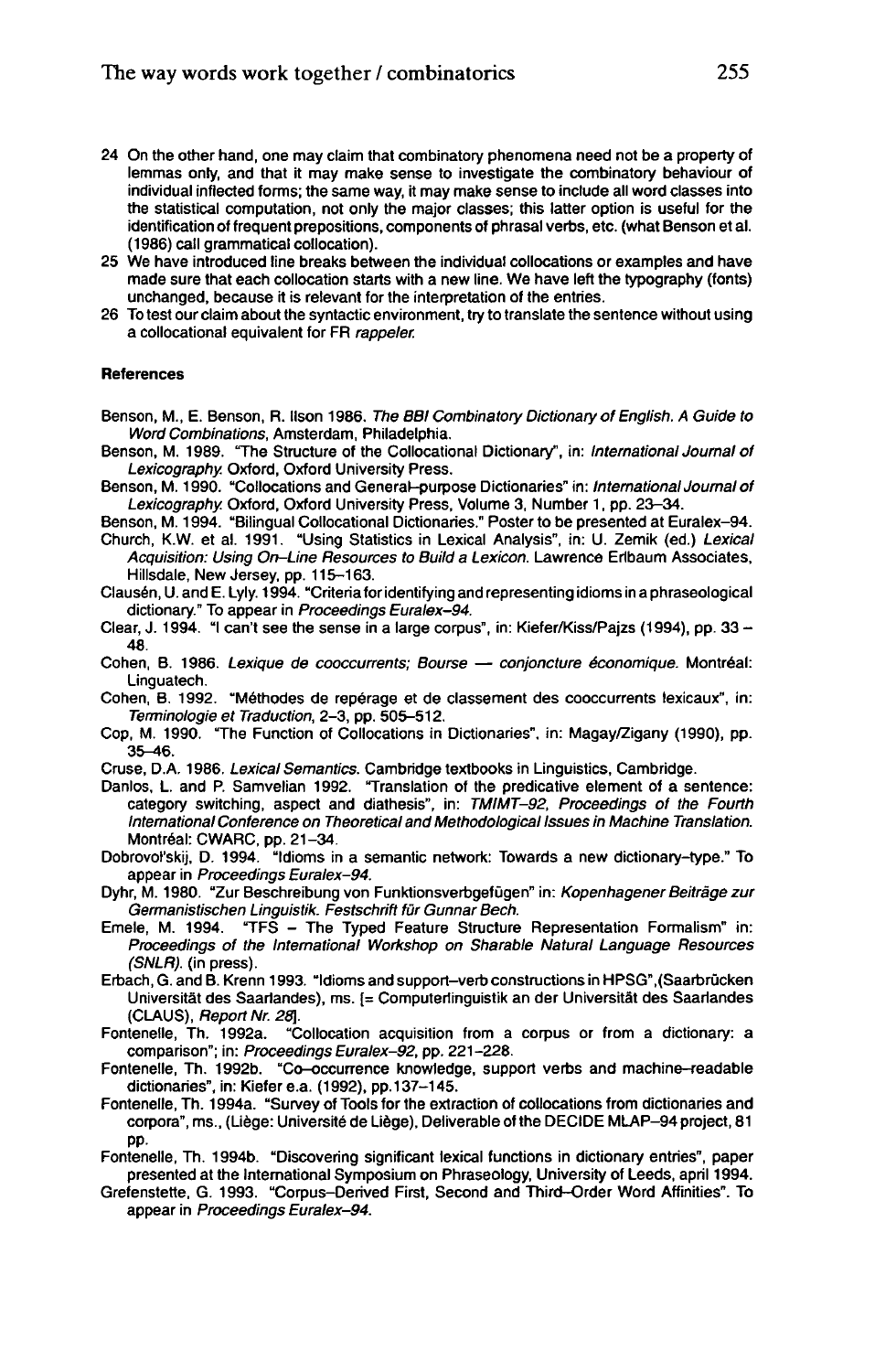Gross, G. 1986. "Les nominalisations d'expressions figées" in: Langue Française.<br>Gross. G. and R. Vivès (Eds) "Les constructions nominales et l'élabo

- "Les constructions nominales et l'élaboration d'un lexique-grammaire" in: Langue française 69,1, pp. 5-27.
- Haenelt, K. and L. Wanner (Eds) 1992. International Workshop on the Meaning-Text Theory. (Dannstadt: Gesellschaft für Mathematik und Datenverarbeitung mbH), [= Arbeitspapiere derGMD, Band 671].
- Hartmann, R.R.K. 1994. "The use of parallel text corpora in the generation of translation equivalents for bilingual lexicography." To appear in: Proceedings Euralex-94.
- Hausmann, F.J. 1979. "Un dictionnaire des collocations est-il possible?" in: Travaux de Linguistique et de Littérature XVII, 1, pp.187-195.
- Hausmann, F.J. 1984. "Wortschatzlernen ist Kollokationslernen. Zum Lehren und Lernen französischer Wortverbindungen", in: Praxis des neusprachlichen Unterrichts, 31-4, pp.395-406.

Hausmann, F.J. 1985. "Kollokationen im deutschen Wörterbuch. Ein Beitrag zur Theorie des lexikographischen Beispiels", in: Bergenholtz/Mugdan (1985), pp. 118-129.

Hausmann, F.J. 1988. "Grundprobleme des zweisprachigen Wörterbuchs" in: Hyldgaard-Jensen, K., A. Zettersten (Eds) Symposium on Lexicography III, Proceedings, Tübingen: Niemeyer.

Hausmann, F.J. 1989. "Le dictionnaire de collocations", in: Hausmann et al. (1989),

- Hausmann, F.J., O. Reichmann, H.E. Wiegand, L. Zgusta (Eds) 1989. Wörterbücher: ein internationales Handbuch zur Lexikographie. Dictionaries. Dictionnaires. Berlin/New York: de Gruyter, vol. 1.
- Heid, U. 1992. "Décrire les collocations deux approches lexicographiques et leur application dans un outil informatisé" in: Terminologie et Traduction, 2-3.<br>Heid, U. and G. Freibott 1990. "Zur Darstellung vo
- "Zur Darstellung von Äquivalenten in einer terminologisch-lexikalischen Datenbank für Übersetzer und technische Autoren" in: Schaeder B., Rieger, B. (Eds) Lexikon und Lexikographie. Vorträge im Rahmen der Jahrestagung 1990 der Gesellschaft für Linguistische Datenverarbeitung (GLDV) e.V., Siegen, 26- 28. März 1990, Hildesheim/ Zürich/ New York, pp. 244-252.
- Heid, U. and G. Freibott 1991. "Collocations dans une base de données terminologique et lexicale", in: Méta vol. 36, no.1, Montréal.
- Heid, U. and S. Raab 1989. "Collocations in Multilingual Generation", in: Proceedings of the European ACL Conference, Manchester 1989, Manchester: UMIST.
- Helbig, G. ( 1984. "Probleme der Beschreibung von Funktionsverbgefügen im Deutschen", in: Heibig, G. Studien zur deutschen Syntax, Bd.2, Leipzig.
- Heylen, D. and K. G. Maxwell 1994. "Lexical Functions and the Translation of Collocations", to
- appear in: Proceedings Euralex-94.<br>Hinderdael, M. 1980. "Präposition "Präpositionale Funktionsverbgefüge im Deutschen und im Niederländischen" in: Studia Germanica Gandensia, XXI,1980-1981.
- Ilgenfritz, P, N. Stephan-Gabinel, G. Schneider 1989. Langenscheidts Kontextwörterbuch Französisch - Deutsch, Berlin/ München: Langenscheidt.
- Kiefer, F., G. Kiss, J. Pajzs (Eds) 1994., Papers in Computational Lexicography-COMPLEX '94. Proceedings of the 3rd International Conference on Computational Lexicography, COMPLEX '94, Budapest, Hungary, Budapest: Research Institute for Linguistics, Hungarian Academy of Sciences.
- Knowles, F. and P. Roe 1994. "Facilitating the Corpus-Building Process and Maximising the "Analytical Yield": A LSP-Oriented Case Study", in: Kiefer et al. (Eds).
- Krahl, C. 1994 "Aspekte des Kombinationswissens von Verben und Substantiven im Vergleich zu Adjektiven am Beispiel englischer Temperaturlexeme." To appear in: Proceedings Euralex-94.
- Kuhn, J. 1994. Die Behandlung von Funktionsverbgefüge in einem HPSG-basierten Übersetzungsansatz, ms., Stuttgart: IMS-CL, University of Stuttgart, Institut für maschinelle Sprachverarbeitung.
- Lacroix, U. 1956. Les mots et les idées: dictionnaire des termes cadrant avec les idées. Édition nouvelle, revue et corrigée, Paris: F. Nathan.
- Lainé, Cl. 1993. Combinatory Vocabulary of CAD/CAM in Mechanical Engineering. Ottawa, Canada.
- Magay, T. and J. Zigany 1990. Proceedings of BudaLEX 1988. Budapest: Akadémiai Kiadó.
- Martin, W. 1992. "Remarks on Collocations in Sublanguage", in: Terminologie et Traduction, 2-3, pp. 157-164.

pp. 1010-1019